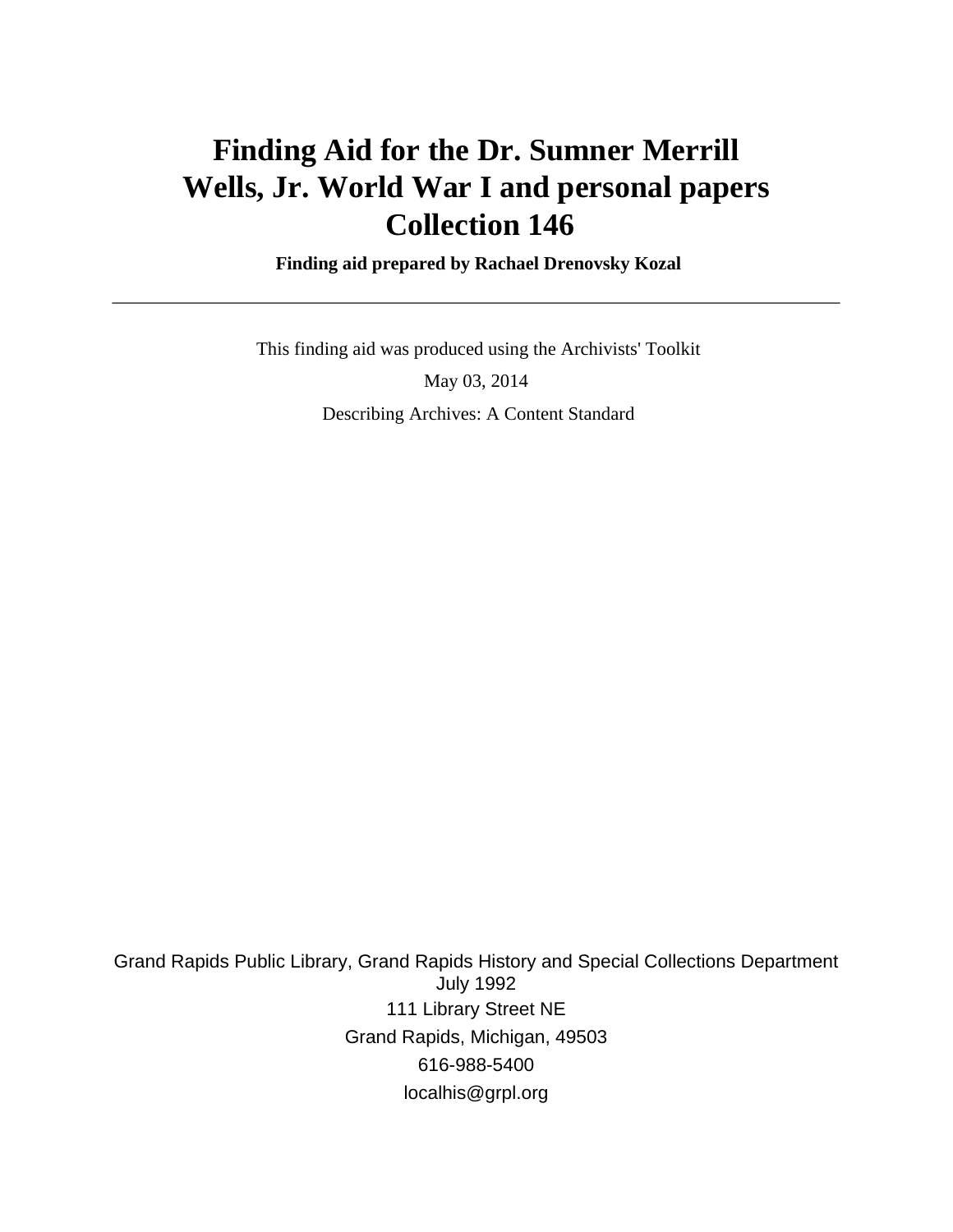# **Table of Contents**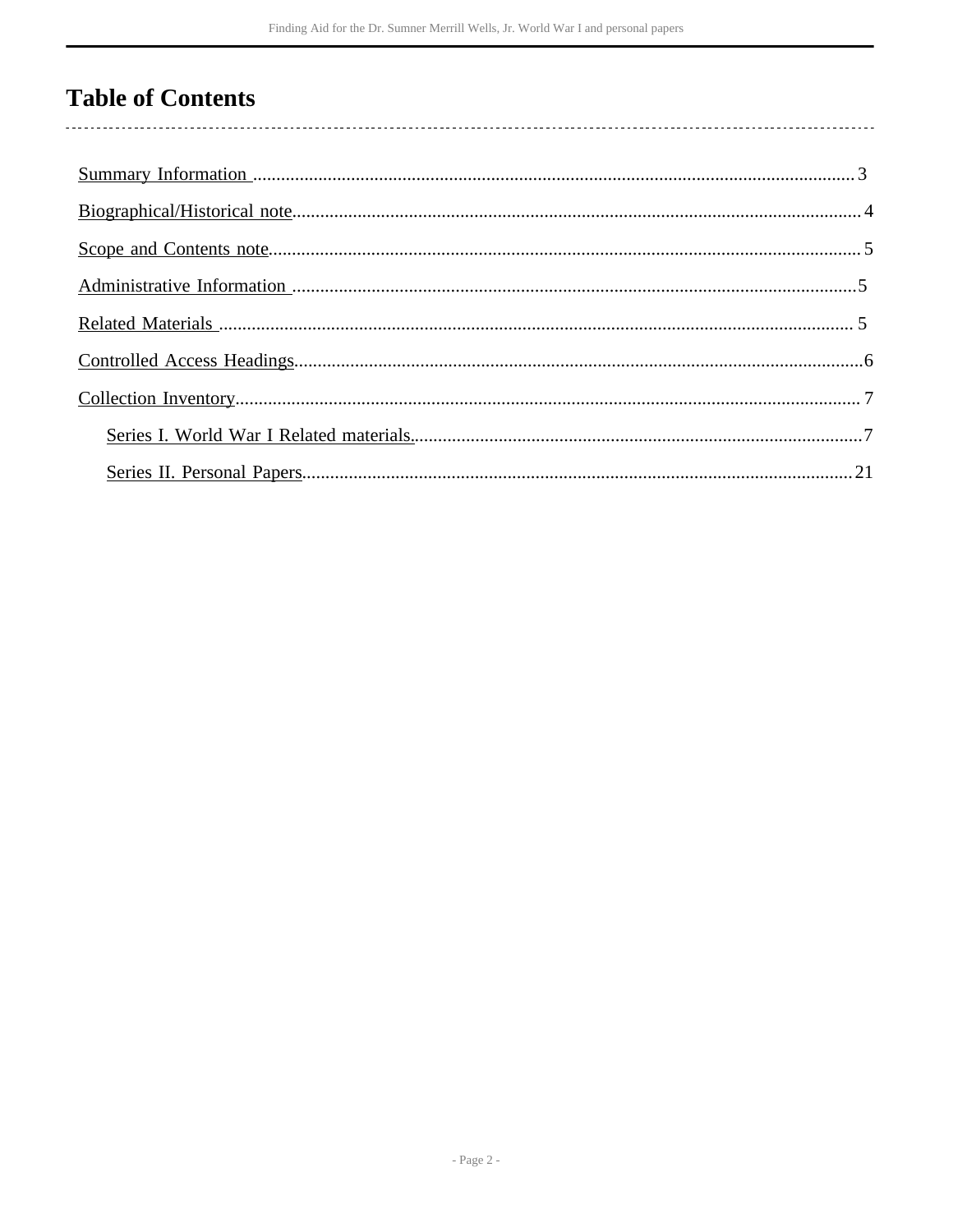# <span id="page-2-0"></span>**Summary Information**

| <b>Repository</b> | Grand Rapids Public Library, Grand Rapids History and Special<br><b>Collections Department</b>                                                                                                                                                                                                                                                                                                                                                                                                                                                                                                                                                                                                                               |
|-------------------|------------------------------------------------------------------------------------------------------------------------------------------------------------------------------------------------------------------------------------------------------------------------------------------------------------------------------------------------------------------------------------------------------------------------------------------------------------------------------------------------------------------------------------------------------------------------------------------------------------------------------------------------------------------------------------------------------------------------------|
| <b>Creator</b>    | Wells, Sumner Merrill, Jr., 1889-1966                                                                                                                                                                                                                                                                                                                                                                                                                                                                                                                                                                                                                                                                                        |
| <b>Title</b>      | Dr. Sumner Merrill Wells, Jr. World War I and personal papers                                                                                                                                                                                                                                                                                                                                                                                                                                                                                                                                                                                                                                                                |
| Date [inclusive]  | 1865-circa 1970                                                                                                                                                                                                                                                                                                                                                                                                                                                                                                                                                                                                                                                                                                              |
| <b>Extent</b>     | 6.13 Linear feet 12 boxes                                                                                                                                                                                                                                                                                                                                                                                                                                                                                                                                                                                                                                                                                                    |
| Language          | English                                                                                                                                                                                                                                                                                                                                                                                                                                                                                                                                                                                                                                                                                                                      |
| <b>Abstract</b>   | Sumner Merrill Wells, Jr. (1889-1966) was a prominent physician in<br>Grand Rapids, Michigan. The bulk of his papers document Hospital<br>Unit Q, during World War I. Wells served in this Red Cross Hospital<br>unit, which was formed by the Grand Rapids Chapter of the Red Cross.<br>Included are official reports and records of Hospital Unit Q, several drafts<br>of "The History of Hospital Unit Q," photographs, postcards and some<br>maps and clippings. In addition to the World War I materials are family<br>papers, as well as images covering about 100 years, including images of<br>Wells. Many of the images are from other portions of Michigan or the<br>U.S., and several images remain unidentified. |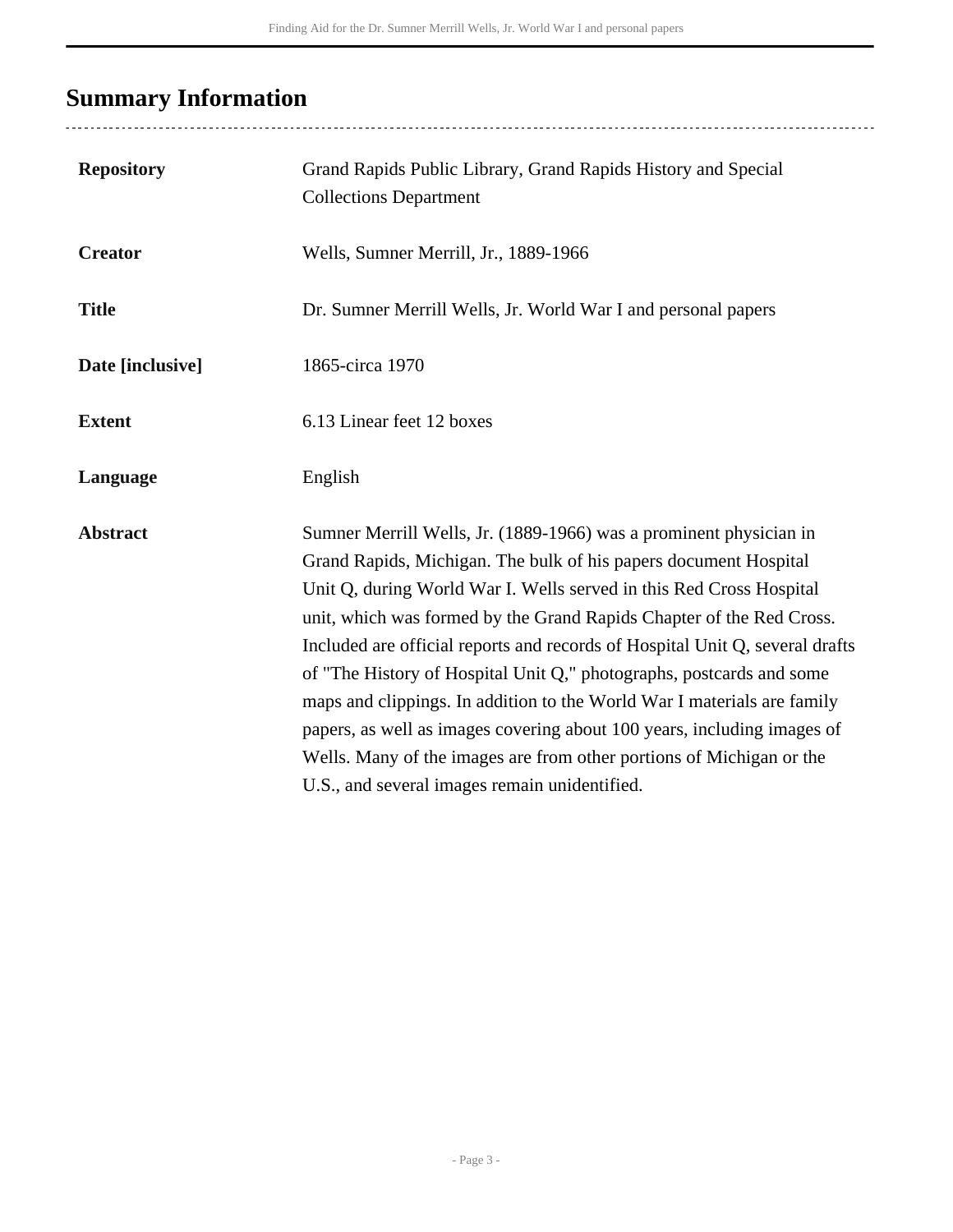# <span id="page-3-0"></span>**Biographical/Historical note**

Sumner Merrill Wells, Jr. (1889-1966), a prominent physician in Grand Rapids, Michigan, was the son of Sumner Merrill Wells, Sr. (1862-1931), a wholesale grocer and mercantile broker, and Sarah Althea (Stephenson) Wells (1867-1937), an active member of First Methodist Church and various civic clubs.

Merrill Wells graduated from Central High School in 1907 (class president), the University of Chicago in 1912 (cum laude), and Rush Medical College in 1914. He interned at Children's Memorial and Presbyterian Hospitals in Chicago. In October 1936, the younger Wells married Minerva Ford, the daughter of J.E. Ford of Grand Rapids.

During World War I, Wells served in the Red Cross Hospital Unit Q. Unit Q was formed by the Grand Rapids chapter of the Red Cross, which raised close to \$90,000 for its outfit. The majority of the unit's personnel--doctors, nurses, and enlisted men--hailed from Michigan, many came from the western part of the state. By December 1917, the unit mobilized at Ft. McPherson, Georgia, to train for duty in Europe. Called up the following May, Unit Q left from New York, arrived in England, and was located at Knotty Ash, a hospital camp outside Liverpool. In June 1918, the unit relocated to the American Red Cross Military Hospital (ARCMH) #5 on the Auteil horse racing course near Paris, France. Housed in tents, the hospital could be loaded on trucks and moved within a few hours. ARCMH #5 was the largest of its kind in France and at times cared for as many as 2,400 patients. In January 1919 Unit Q moved to Bordeaux to form part of Base Hospital #208. During the next month the Unit began to demobilize. Some personnel returned to the United States and others transferred to Germany or Romania.

Wells was commissioned on August 8, 1917, as a first lieutenant in Unit Q. At Auteil he worked in the laboratory studying infectious diseases. Later, in Bordeaux, he remained in medical service and was also appointed historian of the hospital. Sent stateside in March 1919, Dr. Wells was promoted to captain and stationed in New Jersey. Upon his own request, he was transferred to Fort MacArthur, California and remained there until his discharge in April 1919. At that time he became a member of the Medical Reserve Corps.

Following the War, Dr. Wells returned to Grand Rapids. From 1919 to 1921 he served as medical Director of Blodgett Memorial Hospital. In 1921 he returned to private practice in internal medicine. Following the discovery of insulin in 1922, Wells became one of the first doctors in West Michigan to use it in the treatment of diabetes. Interest in chest diseases led him to contribute time to free clinics of the Kent County Anti-Tuberculosis Society. In 1924 Dr. Wells was instrumental in establishing the Grand Rapids Clinic. He worked there until 1929 when he returned to private practice in offices downtown. In 1944-45 he served as chief of staff at Blodgett, and from then until his retirement in 1962, he was a consultant at Blodgett and a member of the courtesy staffs of Butterworth and St. Mary's Hospitals.

Wells was a fellow of the American Medical Association and the American College of Physicians, and a member of First Methodist Church, American Heart Association, American Diabetes Association, the Kent County and Michigan State Medical Societies, Delta Upsilon fraternity and Alpha Kappa Kappa medical fraternity.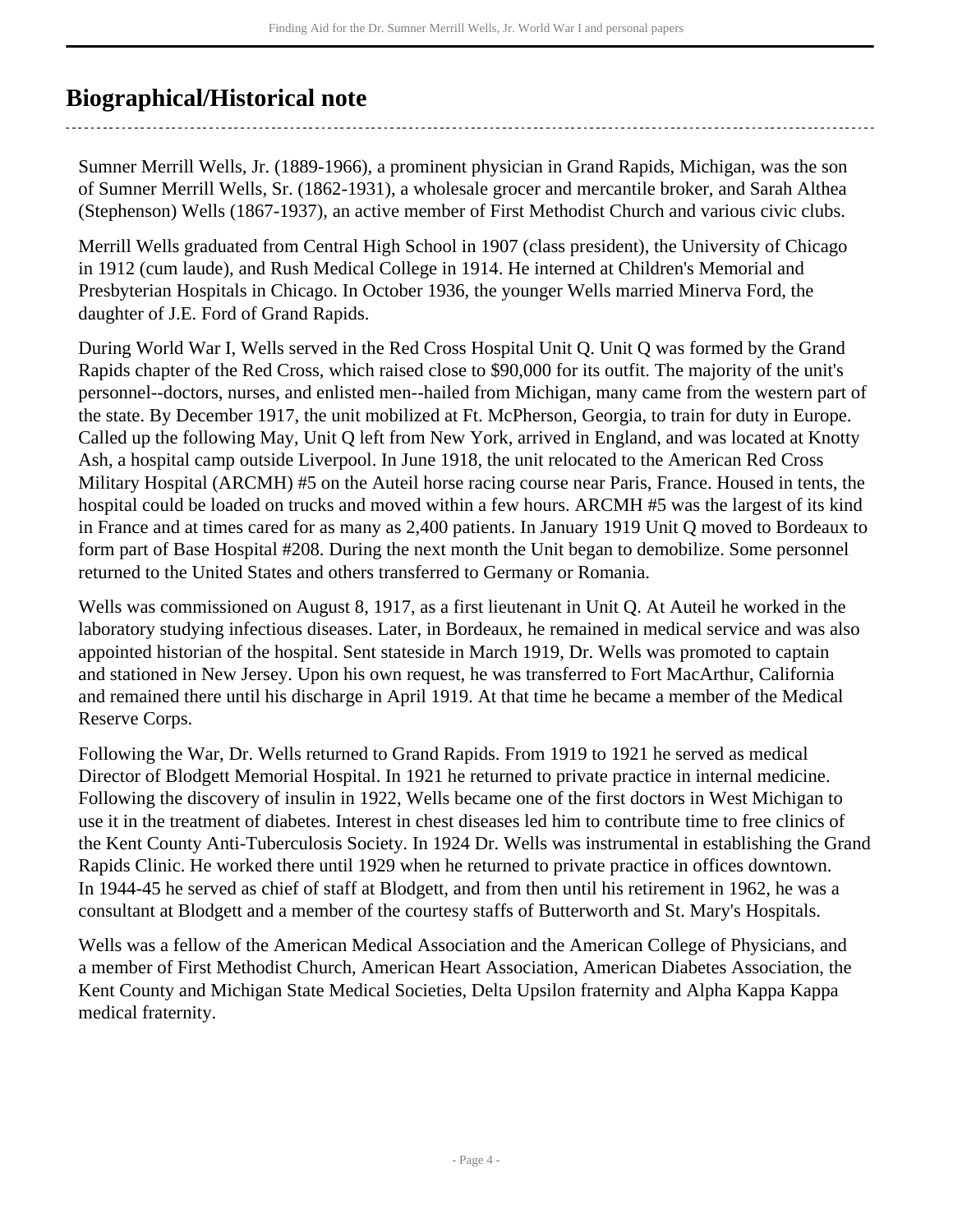## <span id="page-4-0"></span>**Scope and Contents note**

The collection documents the American Red Cross Military Hospital Unit Q from its formation to its work in France and also a portion of Dr. S.M. Wells' personal papers and photos. The bulk of the collection dates from 1917 to 1932, covering Dr. Wells' involvement in World war I, an extensive history of Unit Q which includes excerpts written by other members of the unit, correspondence from the period in which he was medical director at Blodgett Hospital, and documentation of his work as executor of his father's estate. Outside these dates appear nineteenth century photos of both his and his wife's ancestors and also more recent photos of vacations and family friends.

The photos include all aspects of life for Unit Q from daily scenes to extraordinary events. A few photos show African-American soldiers--wounded, a barber, and a military band as well. There are also a series of photos of various wounds that seem to document some sort of experimental treatment. One final word of note, many of the loose photos which have no original documentation also appear in the albums with detailed identification.

### <span id="page-4-1"></span>**Administrative Information**

#### **Publication Information**

Grand Rapids Public Library, Grand Rapids History and Special Collections Department July 1992

#### **Immediate Source of Acquisition note**

Minerva Wells Estate, 1979; accession numbers 1979.021, 1986.192.

## <span id="page-4-2"></span>**Related Materials**

#### **Related Archival Materials note**

Coll. 218, Kent County Chapter American Red Cross History

Coll. 318, Grand Rapids in World War I Collection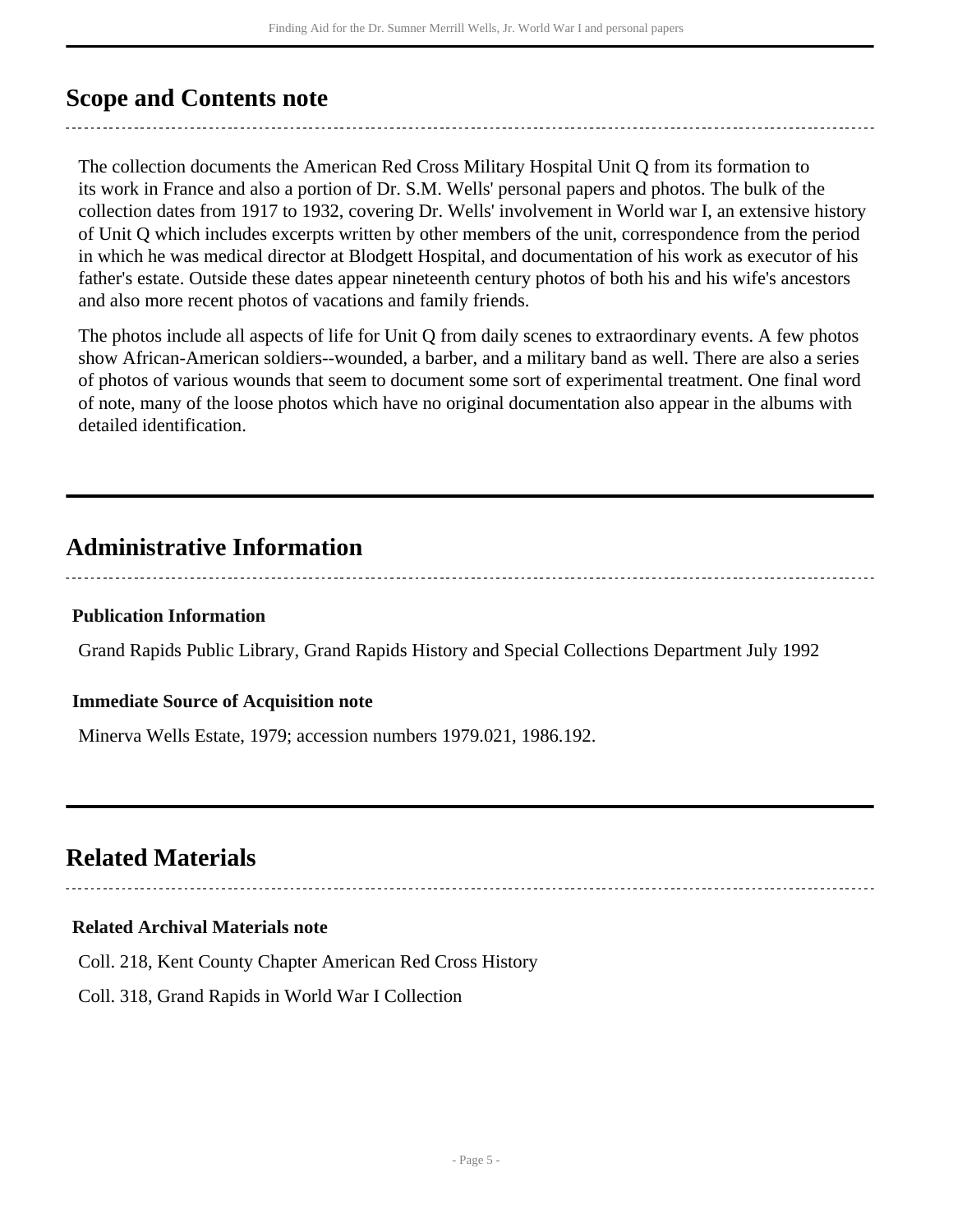Grand Rapids Sampler, pg. 139, contained an image of a group of nurses from Medical Unit Q in France. This image is cited in the Sampler book as being from the Cudney Coll. 119, but is in fact part of the photos in Coll. 146-6-4.

## <span id="page-5-0"></span>**Controlled Access Headings**

-----------------------------------

### **Genre(s)**

• personal papers

#### **Geographic Name(s)**

• Grand Rapids (Mich.) -- History

#### **Subject(s)**

- World War, 1914-1918 -- France
- World War, 1914-1918 -- Medical care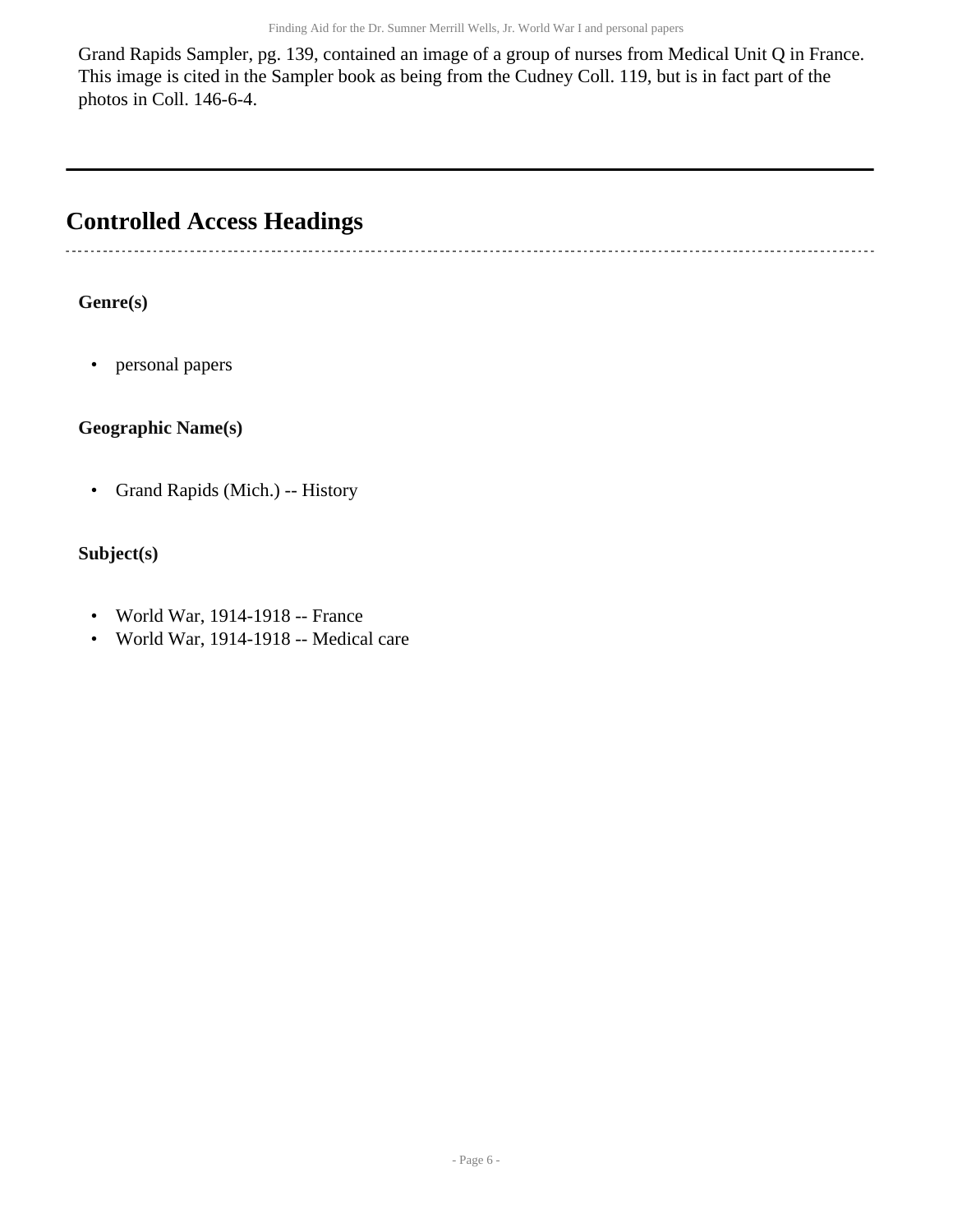**Series I. World War I Related materials.**

# <span id="page-6-0"></span>**Collection Inventory**

<span id="page-6-1"></span>**Series I. World War I Related materials.** 

**Subseries A. World War I Papers, 1917-1919.** 

#### **Scope and Contents note**

Includes personal and professional papers from Dr. Wells' service in Hospital Unit Q. Folders are arranged alphabetically by title and chronologically there under.

|                                              | <b>Box</b>   | Folder         |
|----------------------------------------------|--------------|----------------|
| American Red Cross Hospital Unit Description | $\mathbf{1}$ | 26             |
| <b>Book Lists.</b>                           | $\mathbf{1}$ | 27             |
| Correspondence, 1917-1919, n.d.              | $\mathbf{1}$ | 28             |
| Discharge.                                   | $\mathbf{1}$ | 29             |
| Laboratory Reports.                          | 3            | $\overline{4}$ |
| Medical Procedure Manuals.                   | $\mathbf{1}$ | 30             |
| <b>Medical Publication Catalogues.</b>       | $\mathbf{1}$ | 31             |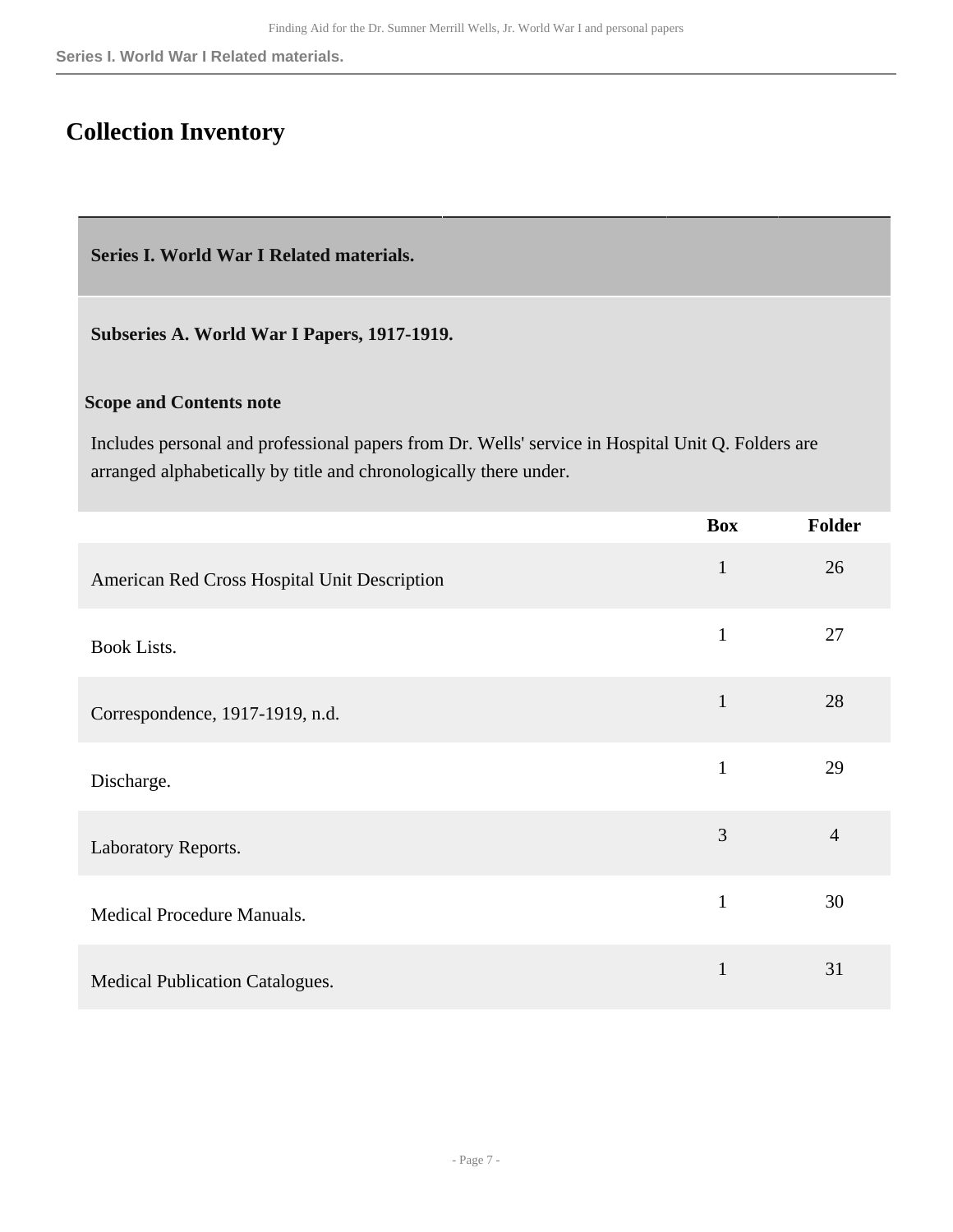#### **Subseries A. World War I Papers, 1917-1919.**

| Medical Reports.                               | 3            | 5              |
|------------------------------------------------|--------------|----------------|
| Memorabilia.                                   | 3            | 6              |
| Newspaper Clippings, 1918, n.d.                | $\mathbf{1}$ | 32             |
| Notes on Tuberculosis.                         | $\mathbf 1$  | 33             |
| Official History of Red Cross Hospital Unit Q. | $\mathbf{1}$ | 34             |
| Personnel List.                                | $\mathbf{1}$ | 35             |
| Poems and Songs.                               | 3            | $\overline{7}$ |
| Programs, Entertainment.                       | $\mathbf{1}$ | 36             |
| Programs, Medical Conferences.                 | $\mathbf{1}$ | 37             |
| Receipts, 1917-18, n.d.                        | $\mathbf 1$  | 38             |
| Shell Shock.                                   | $\mathbf{1}$ | 39             |
| Travels of Unit Q.                             | $\mathbf{1}$ | $40\,$         |
| Miscellaneous.                                 | $1\,$        | $41\,$         |
|                                                |              | Box            |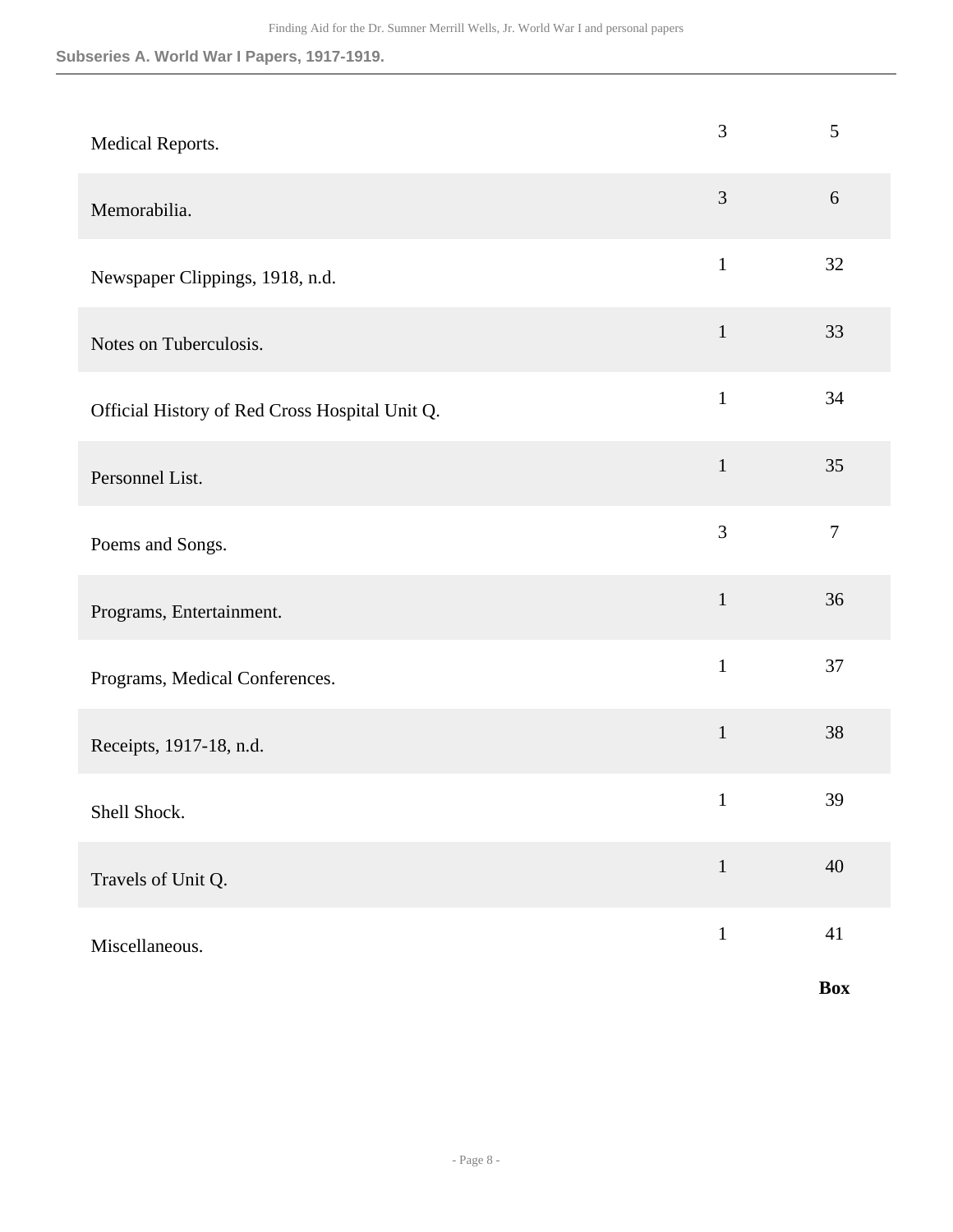**Subseries B. "The History of Medical Unit Q".**

Medical Unit Q American flag. 12

#### **Subseries B. "The History of Medical Unit Q".**

#### **Scope and Contents note**

Consists of several drafts of "The History of Hospital Unit Q" and supplementary material written by other members of the unit. The drafts had no original order within the collection and so were separated into drafts as well as possible; some remain incomplete. The supplementary material is arranged alphabetically by author.

|                  | <b>Box</b>     | Folder         |
|------------------|----------------|----------------|
| Chapter I [a].   | $\mathbf{2}$   | $\mathbf{1}$   |
| Chapter II [a].  | $\overline{2}$ | $\overline{2}$ |
| Chapter III [a]. | $\overline{2}$ | $\mathfrak{Z}$ |
| Chapter IV [a].  | $\overline{2}$ | $\overline{4}$ |
| Chapter V [a].   | $\overline{2}$ | $\sqrt{5}$     |
| Chapter VI [a].  | $\overline{2}$ | $6\,$          |
| Chapter I [b].   | $\overline{2}$ | $\overline{7}$ |
| Chapter II [b].  | $\mathbf{2}$   | 8              |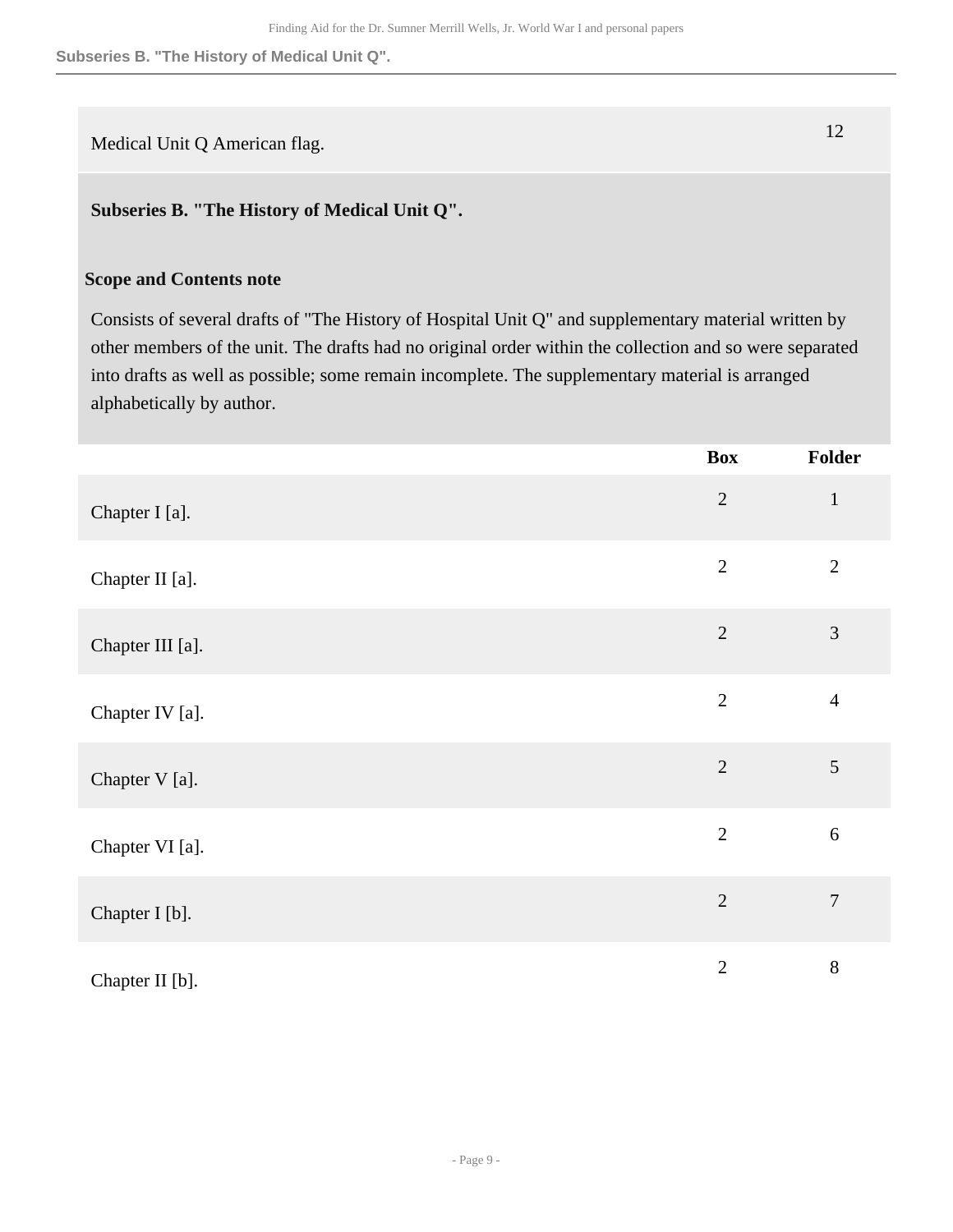**Subseries C. Publications and Periodicals, 1917-1922.**

| Chapter III [b].                                      | $\overline{2}$ | 9      |
|-------------------------------------------------------|----------------|--------|
| Chapter IV [b].                                       | $\sqrt{2}$     | $10\,$ |
| Chapter V [b].                                        | $\overline{2}$ | 11     |
| Chapter I [c].                                        | $\overline{2}$ | $12\,$ |
| Chapter II [c].                                       | $\overline{2}$ | 13     |
| Chapter III [c].                                      | $\overline{2}$ | 14     |
| Chapter IV [c].                                       | $\overline{2}$ | 15     |
| Chapter V [c].                                        | $\overline{2}$ | 16     |
| Chapter VI [c].                                       | $\overline{2}$ | $17\,$ |
| Chapter VI [d].                                       | $\overline{2}$ | $18\,$ |
| Supplementary Material.                               | $\mathfrak{Z}$ | $8\,$  |
| Various Manuscripts.                                  | $\overline{2}$ | 19     |
| Subseries C. Publications and Periodicals, 1917-1922. |                |        |
| <b>Scope and Contents note</b>                        |                |        |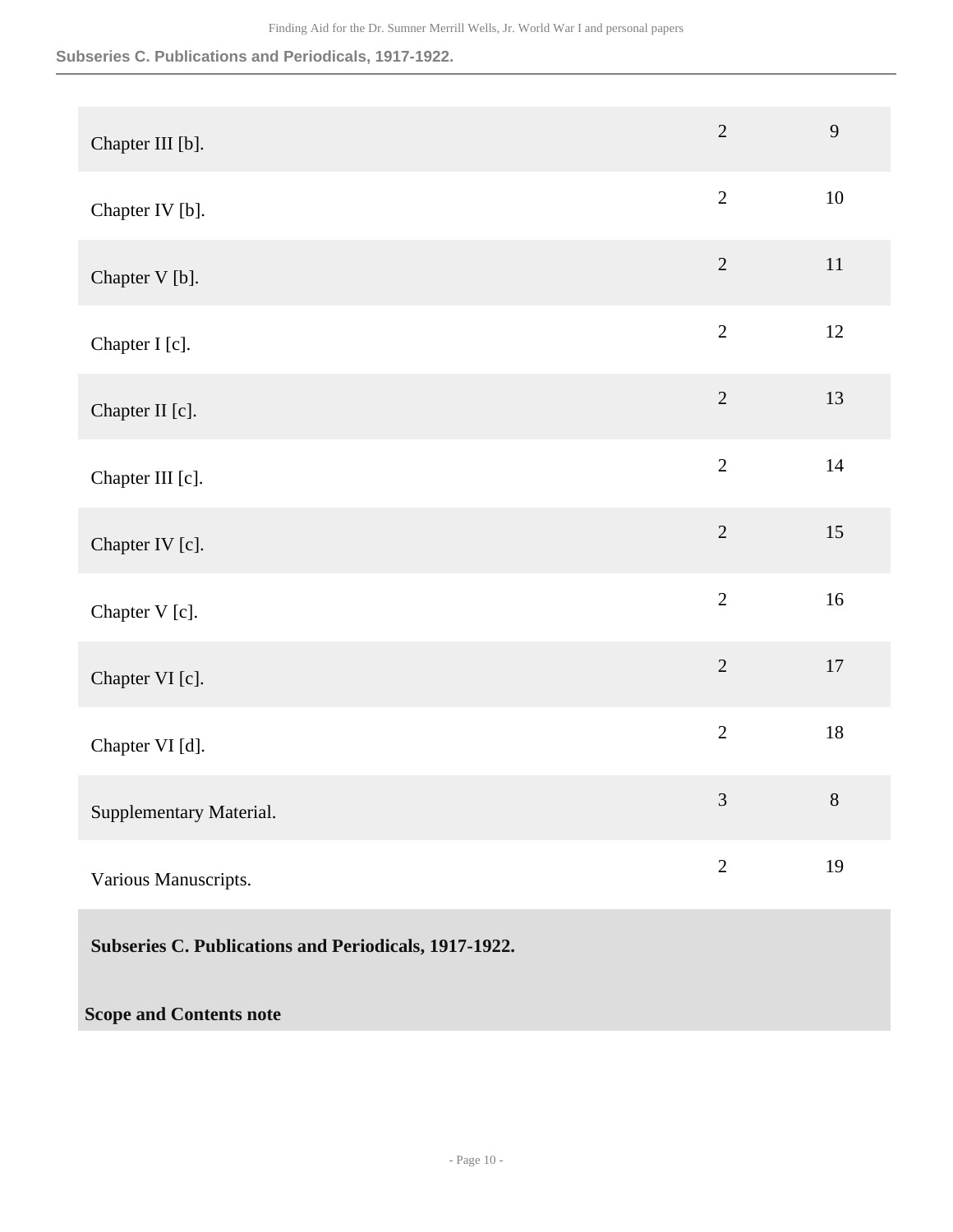**Subseries C. Publications and Periodicals, 1917-1922.**

The majority regard the World War I period. Most journals concern medical treatments. Many of the other publications address the life and travels of an American in France. Finally, the newspapers cover the war years, Unit Q, and some of the places where its members were stationed. Arranged alphabetically by title and chronologically there under.

|                                                         | <b>Box</b> |
|---------------------------------------------------------|------------|
| American officers of the Great War, n.d.                | 10         |
| Carry On, June 1918, September 1918.                    | 10         |
| A Day at Versailles, 1918.                              | 10         |
| Journal of the Michigan State Medical Society, May 1919 | 10         |
| Le Soldat Americain en France, 1917.                    | 10         |
| Medical Bulletin, May 1918.                             | 10         |
| Medical Supplement, June 1, 1918.                       | 10         |
| Nice and Its Neighborhood, n.d.                         | 10         |
| Petit Almanach pour 1919"                               | 10         |
| Plan de Paris par Arrondissement,"" n.d.                | 10         |
| A Popular History of the War from 1914 to 1918, 1918    | 10         |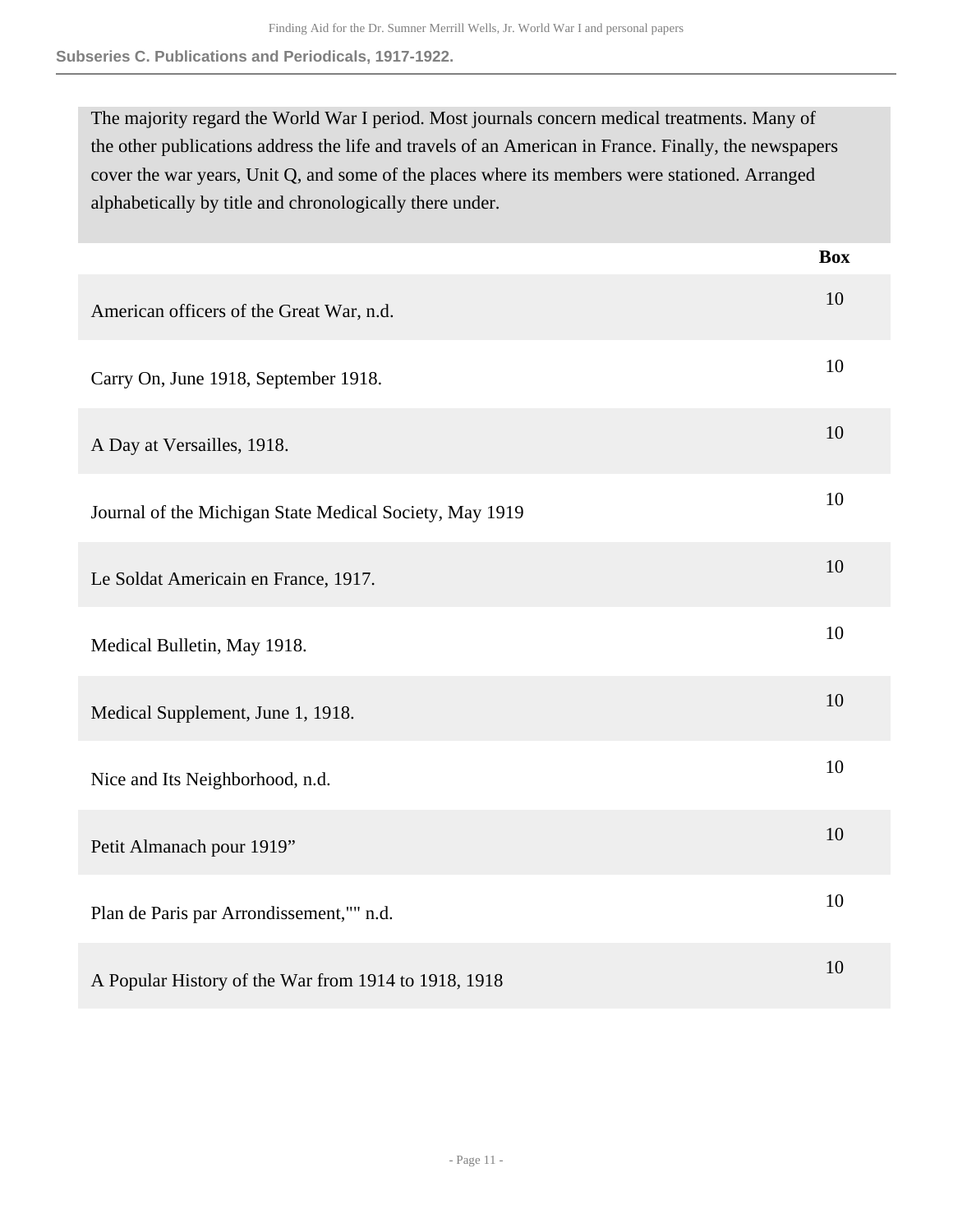| Sprechen Sie deutsch and 'Parley Vool!!, n.d.                    |            | 10             |
|------------------------------------------------------------------|------------|----------------|
| War Medicine: Surgery and Hygiene, June-July, 1918; August, 1918 |            | 10             |
| The War Record of the Chicago Tribune, no. 2, n.d.               |            | 10             |
| <b>Newspapers</b>                                                |            |                |
| <b>Camp MacArthur Bugle</b>                                      |            |                |
|                                                                  | <b>Box</b> | Folder         |
| October 23, 1917.                                                | 11         | $\mathfrak{Z}$ |
| October 26, 1917.                                                | 11         | 3              |
| October 30, 1917.                                                | 11         | 3              |
| November 2, 1917.                                                | 11         | $\mathfrak{Z}$ |
| November 6, 1917.                                                | 11         | 3              |
| November 9, 1917.                                                | 11         | $\mathfrak{Z}$ |
| <b>Chicago Tribune</b>                                           |            |                |
|                                                                  | <b>Box</b> | Folder         |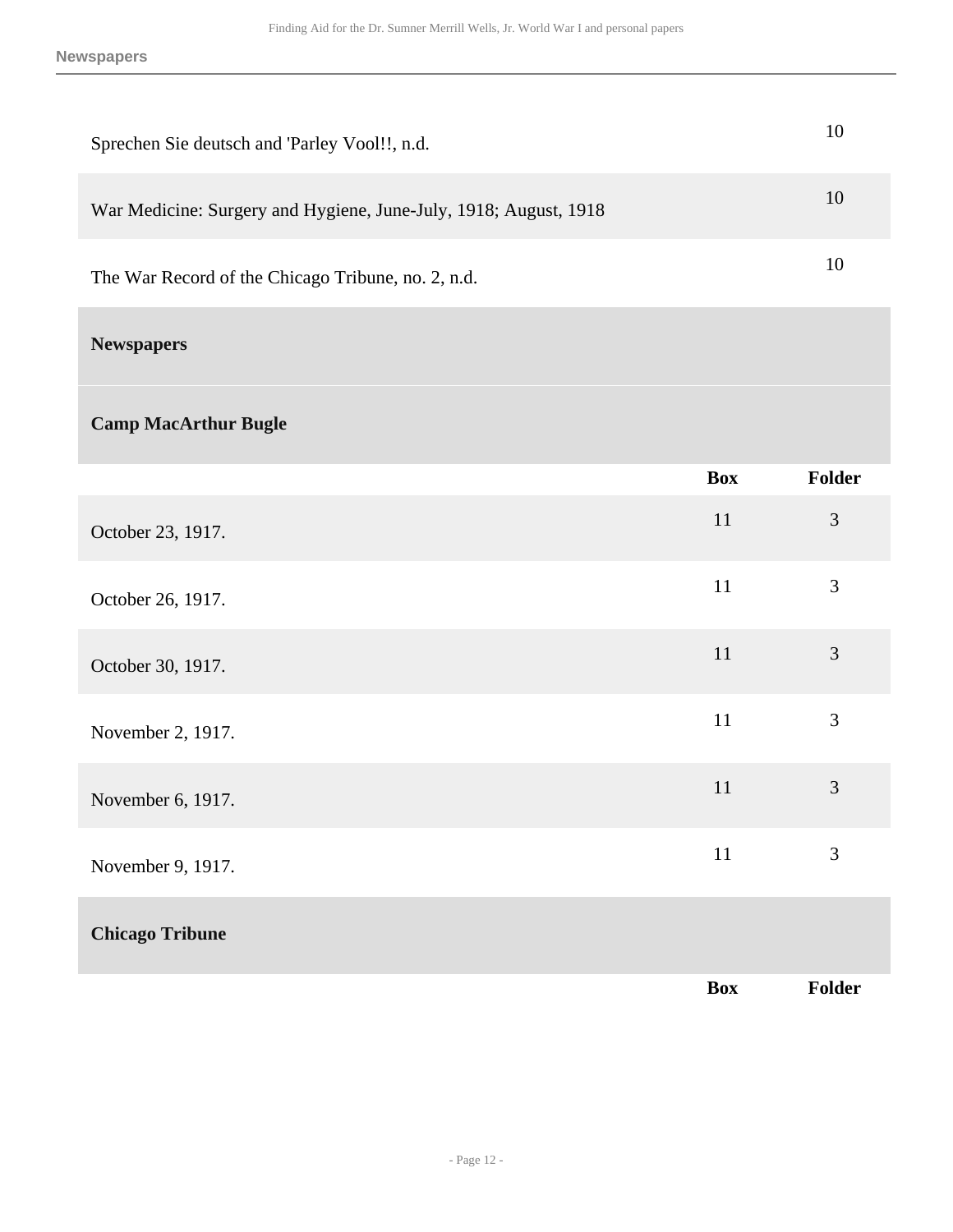| December 2, 1922           | 11         | $\mathfrak{Z}$ |
|----------------------------|------------|----------------|
| <b>Constitution</b>        |            |                |
|                            | <b>Box</b> | Folder         |
| March 6, 1918              | 11         | 3              |
| <b>Forward March</b>       |            |                |
|                            | <b>Box</b> | <b>Folder</b>  |
| September 1918.            | 11         | 3              |
| October 1918.              | 11         | 3              |
| <b>Grand Rapids Herald</b> |            |                |
|                            | <b>Box</b> | Folder         |
| November 11, 1917.         | 11         | 3              |
| <b>New York Herald</b>     |            |                |
|                            | <b>Box</b> | Folder         |
| October 6, 1918.           | $11\,$     | $\mathfrak{Z}$ |
| October 10, 1918.          | $11\,$     | $\mathfrak{Z}$ |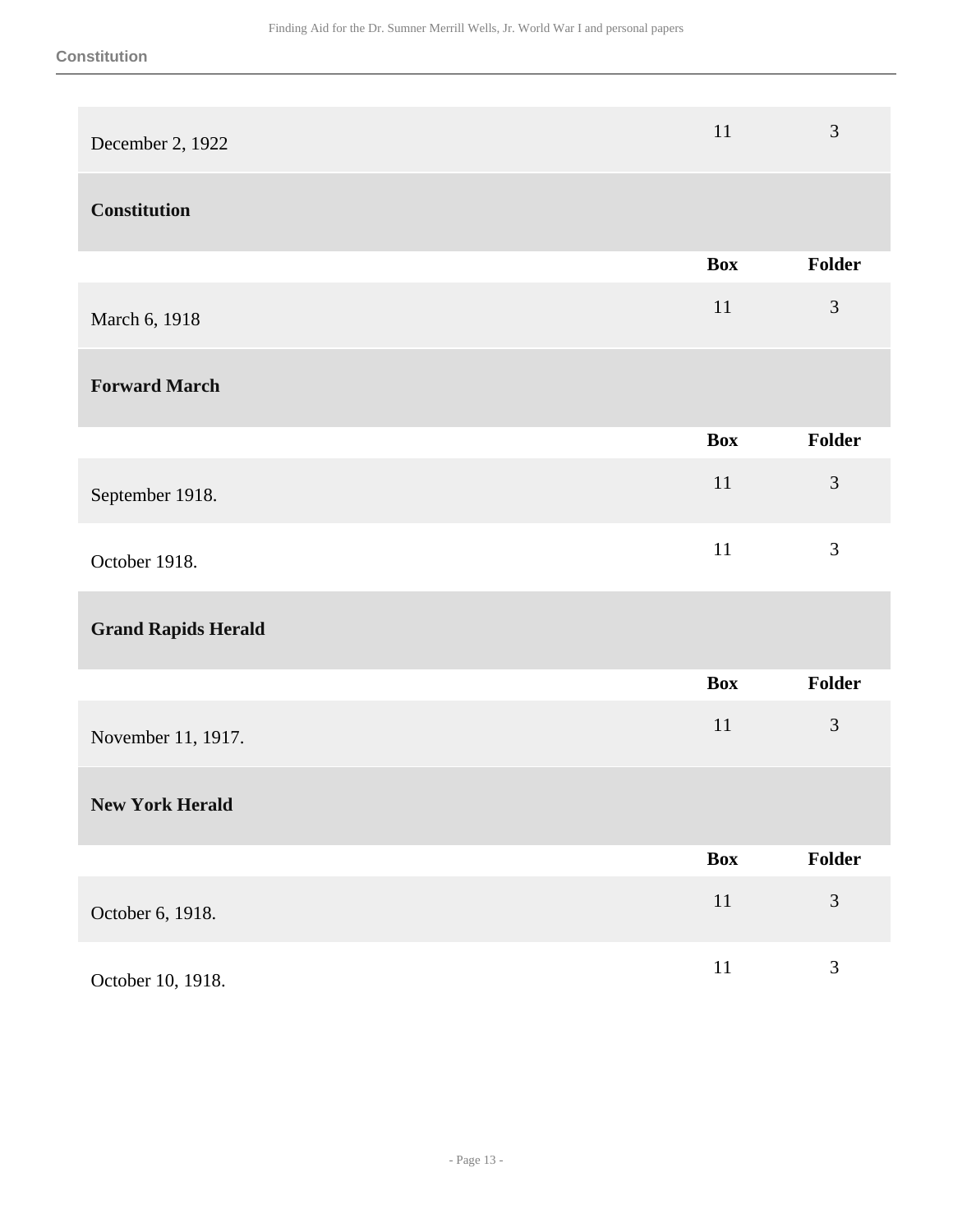| October 16, 1918.        | $11\,$     | $\mathfrak{Z}$ |
|--------------------------|------------|----------------|
| October 17, 1918.        | $11\,$     | $\mathfrak{Z}$ |
| October 18, 1918.        | $11\,$     | $\mathfrak{Z}$ |
| October 19, 1918.        | $11\,$     | $\mathfrak{Z}$ |
| October 21, 1918.        | $11\,$     | $\mathfrak{Z}$ |
| October 22, 1918.        | $11\,$     | $\mathfrak{Z}$ |
| November 11, 1918.       | $11\,$     | $\mathfrak{Z}$ |
| November 12, 1918.       | $11\,$     | $\mathfrak{Z}$ |
| November13, 1918.        | $11\,$     | $\mathfrak{Z}$ |
| December14, 1918.        | $11\,$     | $\mathfrak{Z}$ |
| <b>Sphere</b>            |            |                |
|                          | <b>Box</b> | Folder         |
| January 25, 1919.        | $11\,$     | 3              |
| <b>Stars and Stripes</b> |            |                |
|                          | Box        | Folder         |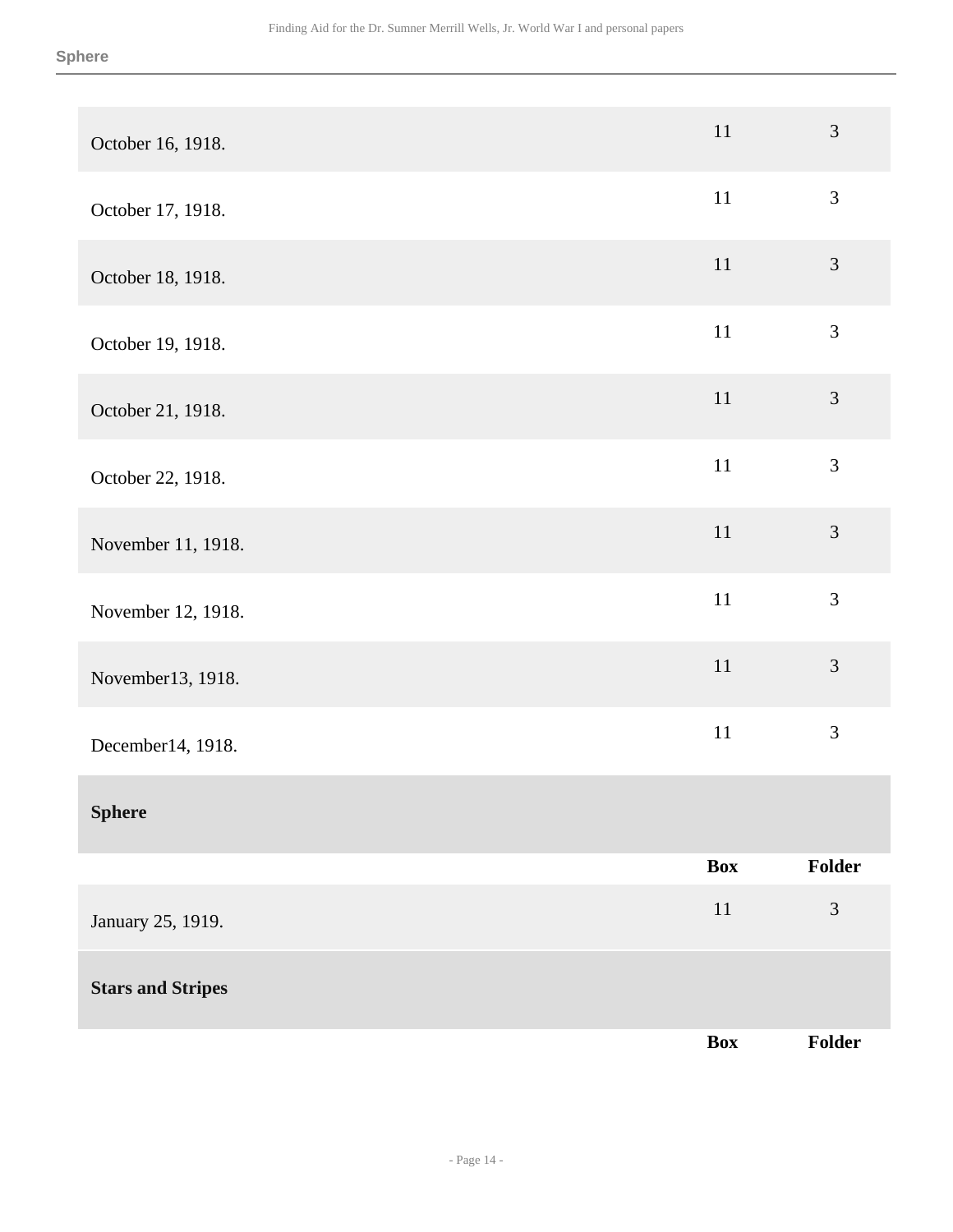**Subseries D. Photographs--World War I, 1917-1919.**

| September 28, 1918. | $\rightarrow$ |
|---------------------|---------------|
| February 21, 1919.  | $\rightarrow$ |

**Subseries D. Photographs--World War I, 1917-1919.** 

#### **Scope and Contents note**

Consists of photos of Unit Q--its members, its patients, its functions, its travels, etc. Arranged alphabetically.

|                                                                                       | <b>Box</b> | Folder |
|---------------------------------------------------------------------------------------|------------|--------|
| Air Raid. $(3)$                                                                       | 5          | 5      |
| Ambulances. (5)                                                                       | 5          | 6      |
| A.R.C.M.H. #5 Views. (11)                                                             | 5          | $\tau$ |
| ARCMH#5 Views (9)                                                                     | 5          | $8\,$  |
| Artillery Shells. (1)                                                                 | 5          | 9      |
| Building. Unidentified. H.C. Ellis, American Flashlight Photograph, Paris.<br>n.d.(1) | 5          | 10     |
| Captured German Armaments, most in a city plaza context. Ellis (24)                   | 5          | 11     |
| Cathedral Destroyed by War. (4)                                                       | 5          | 12     |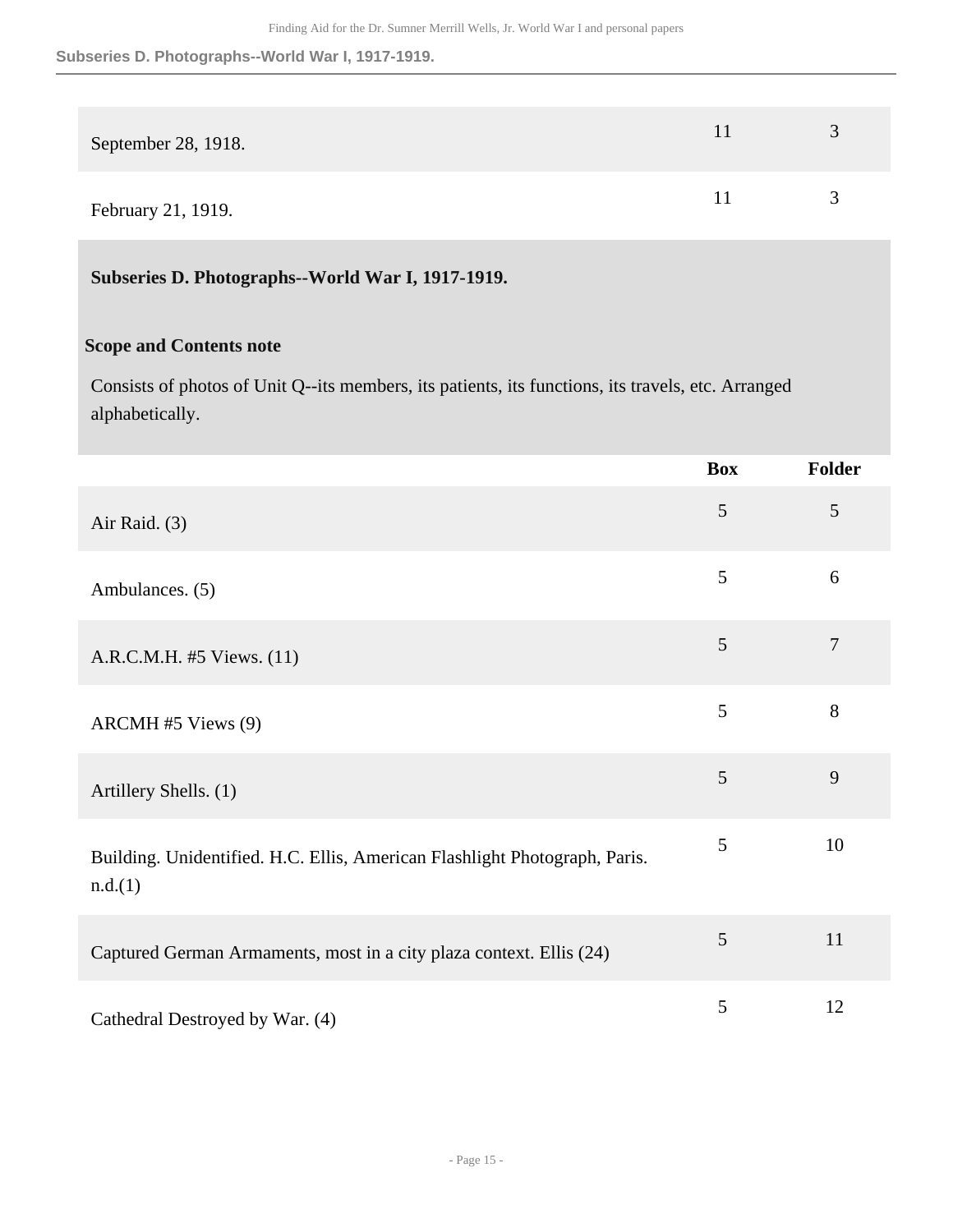**Subseries D. Photographs--World War I, 1917-1919.**

| Convoys of Wounded. (12)                                                                                                      | 5              | 13           |
|-------------------------------------------------------------------------------------------------------------------------------|----------------|--------------|
| Crowds. (9)                                                                                                                   | 5              | 14           |
| Dentist at work, Interior. (1)                                                                                                | $\mathfrak{S}$ | 15           |
| French Bivouac on the Acropolis. From an unidentified publication (1)                                                         | 5              | 16           |
| Halloween 1918 Party. Uniforms and costumes (4)                                                                               | 5              | 17           |
| Piles of Helmets. (1)                                                                                                         | 5              | 18           |
| Hospital. Exteriors (12)                                                                                                      | 5              | 19           |
| Kitchen. Interiors. (4)                                                                                                       | 5              | 20           |
| Laboratory. Interior. Ellis photos.(8). Includes S.M. Wells, Liet. Handling,<br>Liet. Coward                                  | $\mathfrak{S}$ | 21           |
| Mess tent interior with soldiers at meal. (3)                                                                                 | 5              | 22           |
| Observation Tower. #26 of a set? 5 men in helmets with equipment on<br>platform atop a building next to a brick building. (1) | 5              | 23           |
| Operating Room most during surgery. (4)                                                                                       | 5              | 24           |
| Paris. Includes Eiffel Tower, the Arc, outdoor markets, etc. (10)                                                             | 6              | $\mathbf{1}$ |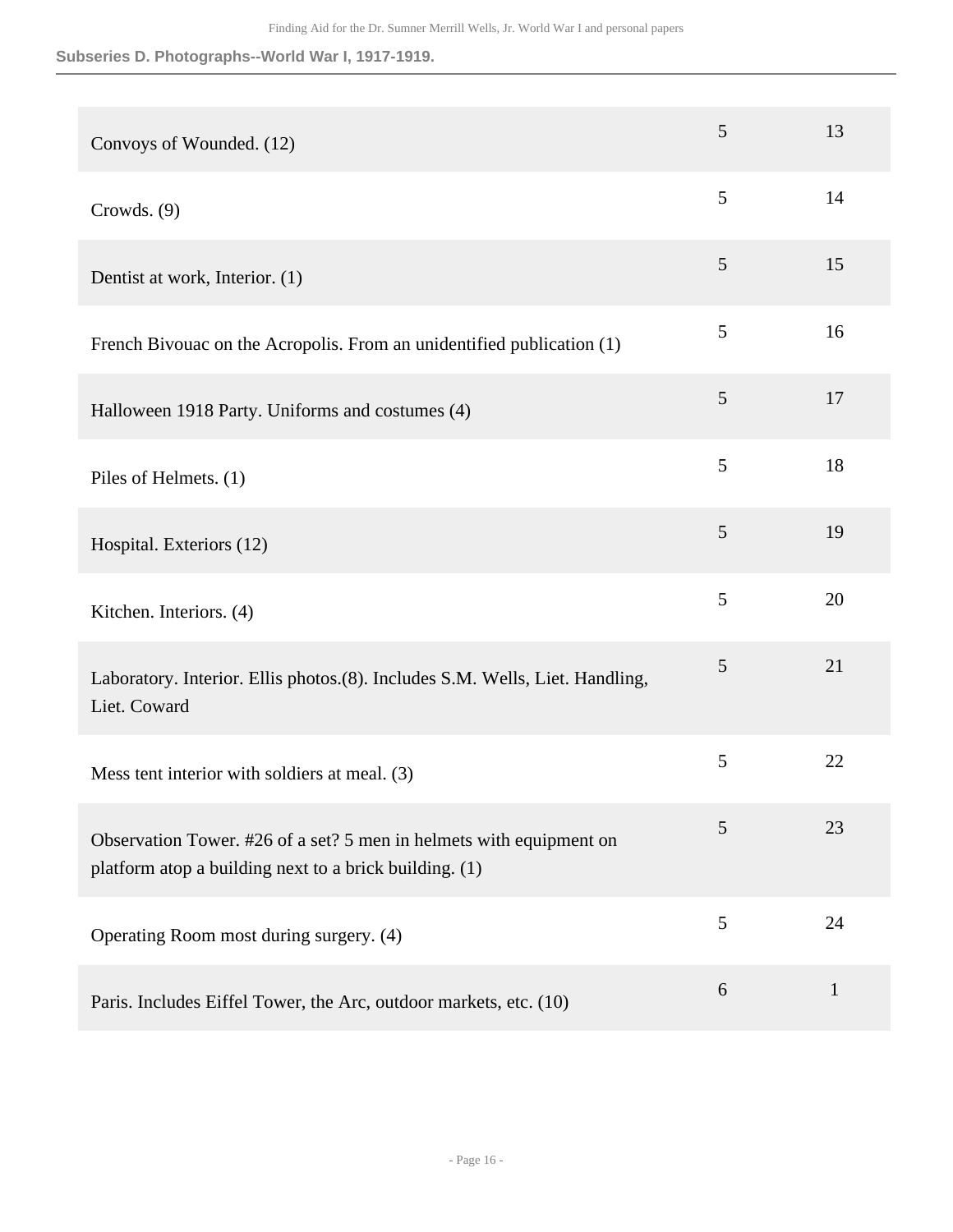| People. Wells, Sumner Merrill, Jr. (6)                                                                                                                          | 6          | $\overline{2}$ |
|-----------------------------------------------------------------------------------------------------------------------------------------------------------------|------------|----------------|
| People. Groups. Interiors and Exteriors. Mostly men, but some women.<br>Some African Americans including one near view labeled Major Smith.<br>(30)             | 6          | 3              |
| People. Nurses. (5)                                                                                                                                             | 6          | 4              |
| People. Soldiers. (20)                                                                                                                                          |            |                |
|                                                                                                                                                                 | <b>Box</b> | <b>Folder</b>  |
| 1. Major Pilcher, Cap. Newton and 9, few men of F.H. #108. [field<br>hospital?]                                                                                 | 6          | 5              |
| 2. Atlanta Constitution, May 6, 1918. L-R Major Smith, Capt. Whinery,<br>Lt. Wells, Capt. Campbell. Wells is the man in front, all seated on barracks<br>steps. | 6          | 5              |
| 3. Fort McPherson, Capt. Campbell, seated on barracks steps.                                                                                                    | 6          | 5              |
| 4. Capt. Campbell standing                                                                                                                                      | 6          | 5              |
| 5. Merrill at Camp. Group, including women.                                                                                                                     | 6          | 5              |
| 6. Capt. Whinery, Fort McPherson.                                                                                                                               | 6          | 5              |
| 7. Capt Campbell in group.                                                                                                                                      | 6          | 5              |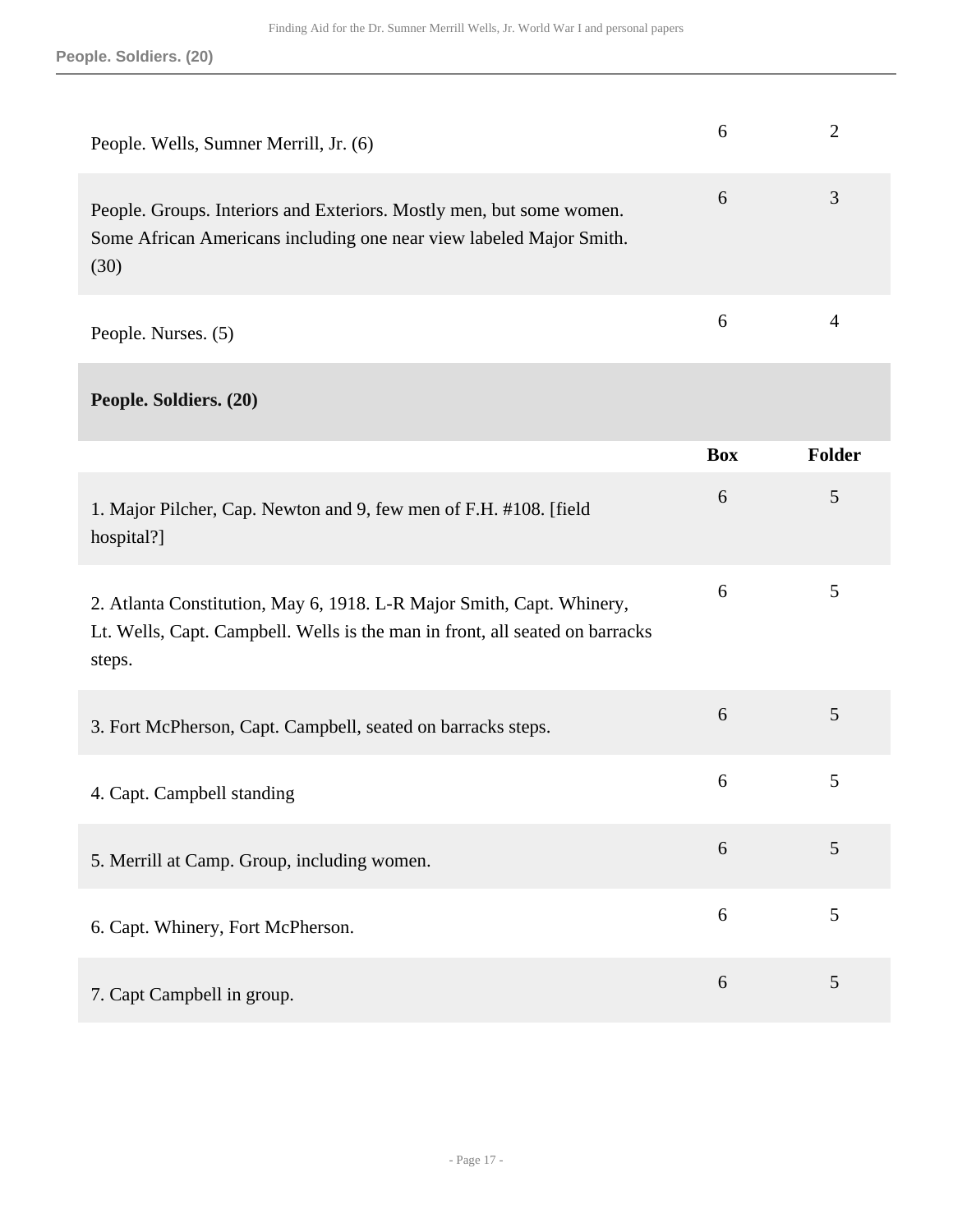| 8. Officers of Unit Q. Left to right: Lt. McNabb, Lt. Deaver, Lt. Severy,<br>Capt. Campbell, Capt. Bower, Major Smith, Capt. Bruce, Capt. Whivery,<br>Lt. Currier, Lt. Swapp(?), Lt. Wells. Lt. Hodgen away on leave.                                                                                                                                                                                              | 6          | 5              |
|--------------------------------------------------------------------------------------------------------------------------------------------------------------------------------------------------------------------------------------------------------------------------------------------------------------------------------------------------------------------------------------------------------------------|------------|----------------|
|                                                                                                                                                                                                                                                                                                                                                                                                                    | <b>Box</b> | <b>Folder</b>  |
| People. Soldiers. Groups mostly (13) Several of these images are<br>numbered. Includes: Dup. Of Atlanta Constitution image above, young<br>man in a sports uniform, Group. 3 rows, including some ID's, with Deaver,<br>Whinery and Wells as the three at the left on the back row. (2 variant<br>versions) 31, 31A, 31B. group outside a tent, seated and standing. Wells is<br>at the far right on the back row. | 6          | 6              |
| People. Soldiers. (8 copies or versions of the same photo shoot)                                                                                                                                                                                                                                                                                                                                                   | 6          | $\overline{7}$ |
| People. Unidentified. African American in profile. #122 A.                                                                                                                                                                                                                                                                                                                                                         | 6          | 8              |
| Pharmacy. Interior. Two men in lab coats and one in uniform.                                                                                                                                                                                                                                                                                                                                                       | 6          | 9              |
| Post-mortem Room. (4) 3 copies of $\#121 = A.R.C.M.H. \#5$ Post-mortem<br>room. Lieut. Hundling (right), Sgts. Patsch and Corocran, and Pvt. Campe.<br>Unidentified on table.                                                                                                                                                                                                                                      | 6          | 10             |
| River Scene. (1)                                                                                                                                                                                                                                                                                                                                                                                                   | 6          | 11             |
| Supply Tent with two nurses, interior. (1)                                                                                                                                                                                                                                                                                                                                                                         | 6          | 12             |
| Town Destroyed by War. (7)                                                                                                                                                                                                                                                                                                                                                                                         | 6          | 13             |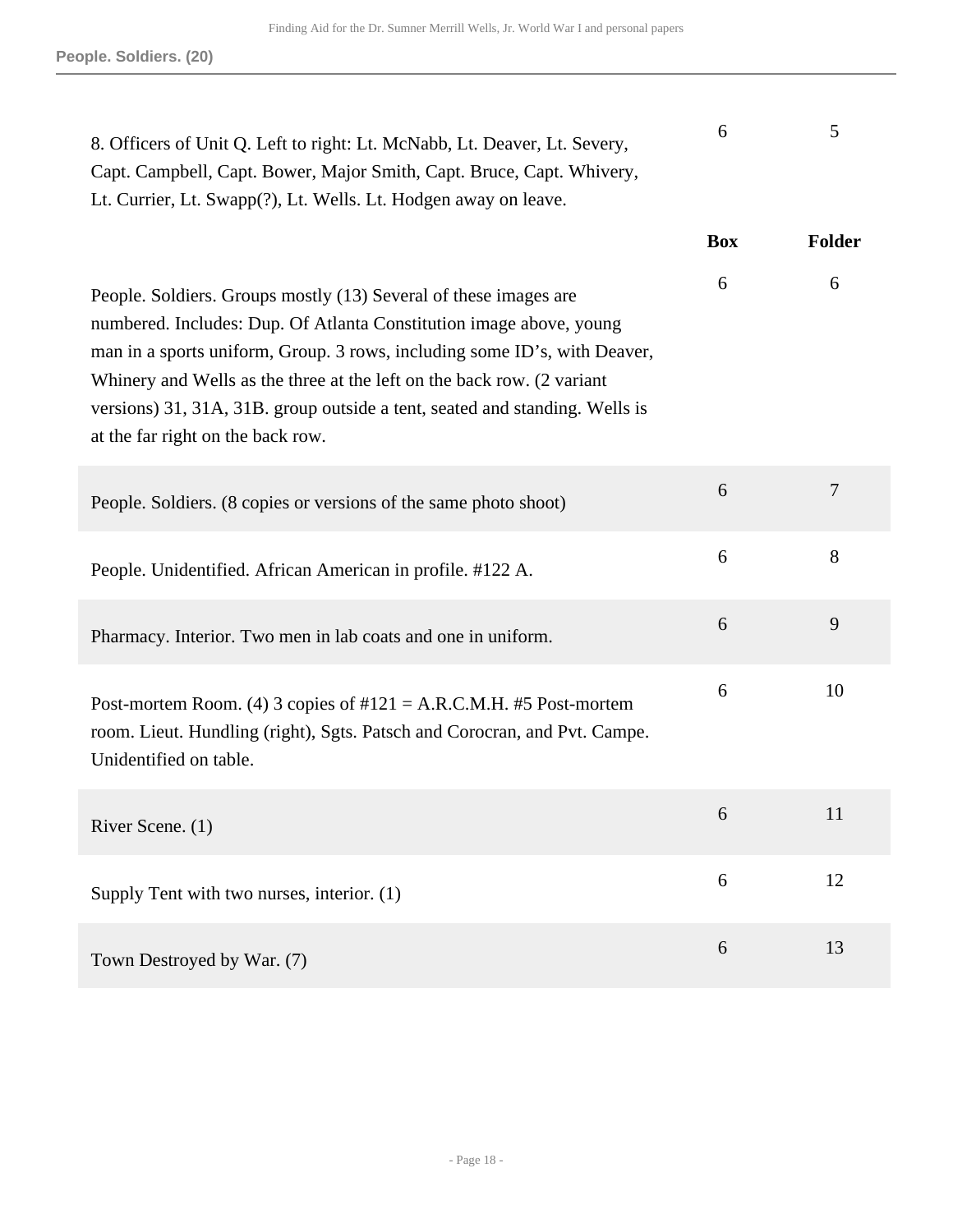#### **Subseries E. Published graphics and Postcards, 1915-ca. 1919.**

| Transporting Troops. (1) Ellis. Men in open truck on city street. Maison<br>Esther Meyer(?) sign on building behind truck. | $6\,$ | 14               |
|----------------------------------------------------------------------------------------------------------------------------|-------|------------------|
| Wards. (9) Patients, nurses.                                                                                               | 6     | 15               |
| Wounds (9)                                                                                                                 | $6\,$ | 16               |
| Wounds (10)                                                                                                                | $6\,$ | 17               |
| YMCA in Waco, TX (8). Gildersleeve. Includes Donald Wells                                                                  | $6\,$ | 18               |
| Miscellaneous (10)                                                                                                         | $6\,$ | 19               |
|                                                                                                                            |       | <b>Box</b>       |
| Album #1                                                                                                                   |       | $\tau$           |
| Album #2                                                                                                                   |       | $\boldsymbol{7}$ |
| Album #3                                                                                                                   |       | $8\,$            |
| Album #4                                                                                                                   |       | $8\,$            |
| Album #5.                                                                                                                  |       | 8                |
| Subseries E. Published graphics and Postcards, 1915-ca. 1919.                                                              |       |                  |

### **Scope and Contents note**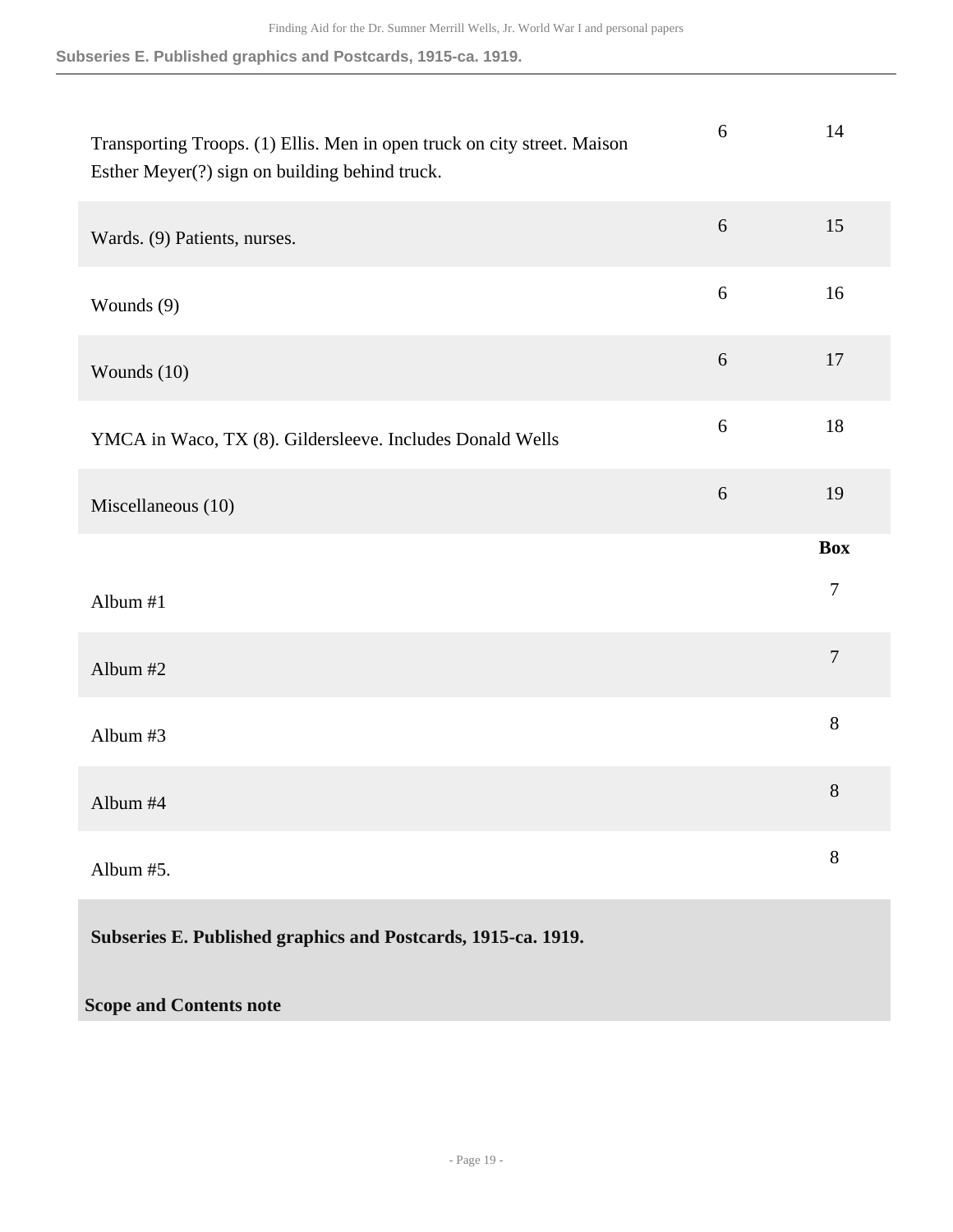#### **Subseries E. Published graphics and Postcards, 1915-ca. 1919.**

Includes scenes of World War I France, England, and Georgia, and also Illinois and Yellowstone Park. Arranged alphabetically by location.

|                                                                                                         | <b>Box</b>       | Folder       |
|---------------------------------------------------------------------------------------------------------|------------------|--------------|
| Souvenir Letter Card of Southampton. Includes two folded sheets, 8<br>published images, of Southampton. | $\boldsymbol{6}$ | 20           |
| Atlanta, GA.                                                                                            | 9                | $\mathbf{1}$ |
| Battle of Marne.                                                                                        | 9                | $\mathbf{1}$ |
| Bordeaux.                                                                                               | 9                | $\mathbf{1}$ |
| Evanston, IL.                                                                                           | 9                | $\mathbf{1}$ |
| La Ferte-sous-Jouarre.                                                                                  | 9                | $\mathbf{1}$ |
| Liverpool.                                                                                              | 9                | $\mathbf{1}$ |
| Paris.                                                                                                  | 9                | $\mathbf{1}$ |
| Salvation Army Hut and Hotel.                                                                           | 9                | $\mathbf{1}$ |
| Southampton.                                                                                            | 9                | $\mathbf{1}$ |
| Versailles.                                                                                             | 9                | $\mathbf{1}$ |
| Yellowstone Park.                                                                                       | $\mathbf{9}$     | $\mathbf{1}$ |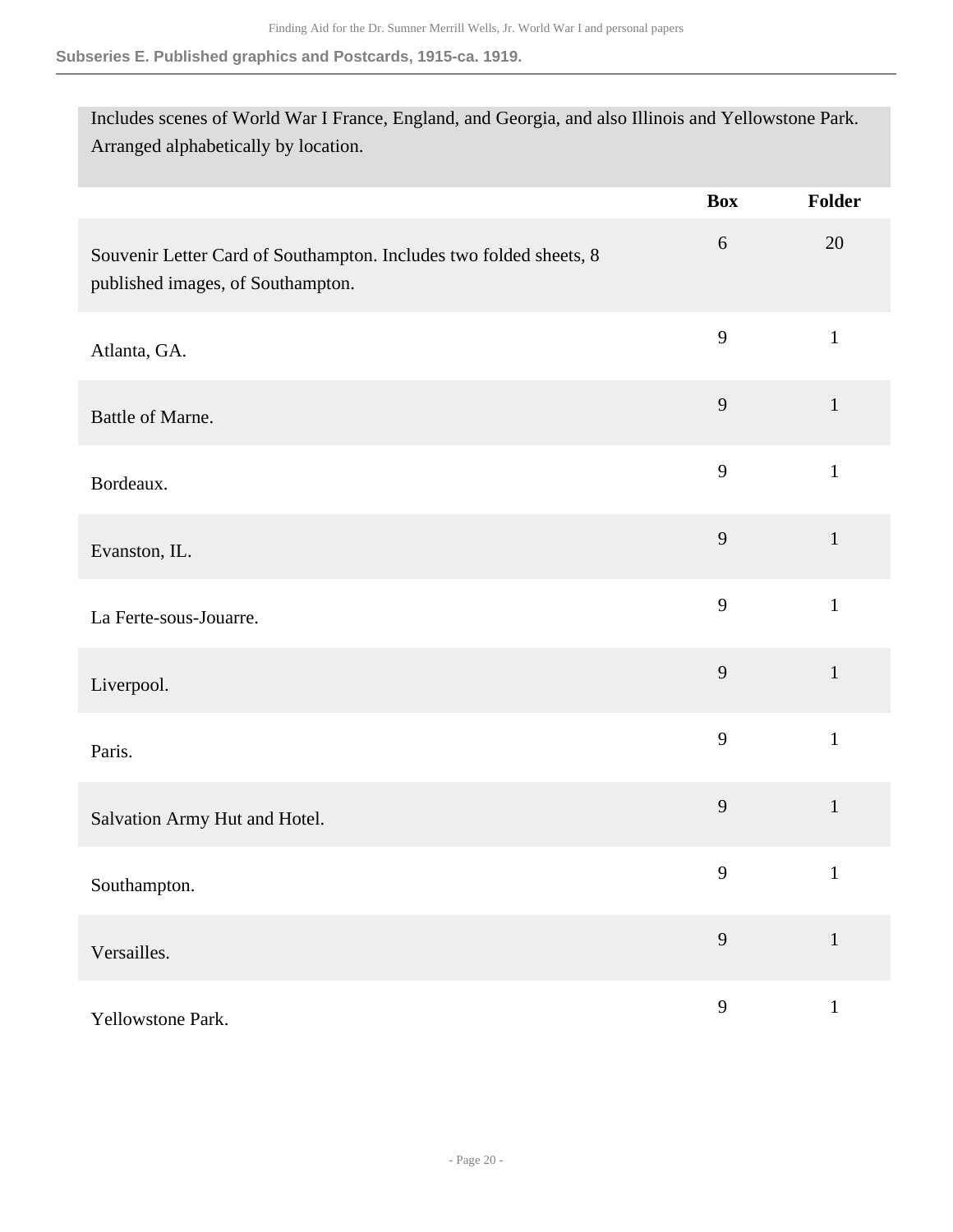#### **Subseries F. Maps, 1917-1918. (3)**

#### **Scope and Contents note**

Documents the War and the composition of Europe at that time. Arranged alphabetically by title.

|                                            | <b>Box</b> |
|--------------------------------------------|------------|
| Europe Centrale, c.1918.                   | FF.IX.D    |
| Western Battle Front in Europe, 1917.      | FF.IX.D    |
| Western Theater of the European War, 1918. | FF.IX.D    |
| <b>Series II. Personal Papers</b>          |            |
|                                            |            |

<span id="page-20-0"></span>**Subseries A. Personal Papers, 1865-1932.** 

#### **Scope and Contents note**

Contains papers from Dr. Wells' personal and professional life excluding his years of war service. Folders are arranged alphabetically by title and chronologically there under.

|                                                            | <b>Box</b> | Folder |
|------------------------------------------------------------|------------|--------|
| Bible Record Pages.                                        |            |        |
| Correspondence--Ford, Minerva, n.d.                        |            |        |
| Correspondence--Wells Sumner Merrill, Jr. 1902, 1920-1921. |            | 3      |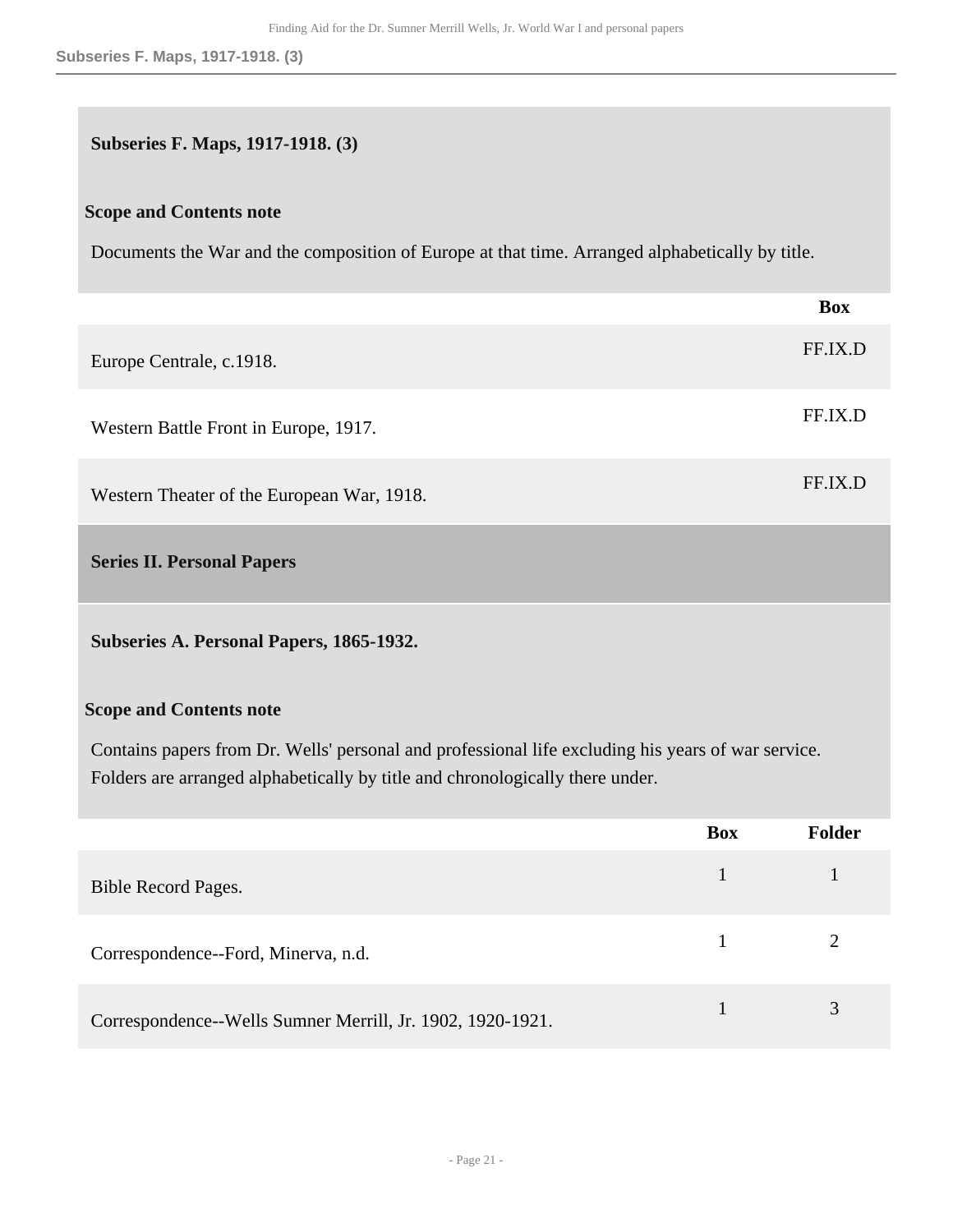|                                 | <b>Box</b> |
|---------------------------------|------------|
| Miscellaneous                   | 10         |
| Delta Phi Secretary Book, 1912. | 10         |
| Diary, 1914.                    | 10         |

#### **Estates**

|                                                           | <b>Box</b>   | Folder         |
|-----------------------------------------------------------|--------------|----------------|
| Sadie Wells                                               | $\mathbf{1}$ | $\overline{4}$ |
| Sumner M. Wells, Sr., Aetna Life Insurance.               | $\mathbf{1}$ | 5              |
| Sumner M. Wells, Sr., Commercial Travelers.               | $\mathbf{1}$ | 6              |
| Mutual Accident Assoc.                                    | $\mathbf{1}$ | 6              |
| Sumner M. Wells, Sr., Correspondence, 1931-1932.          | $\mathbf{1}$ | $\overline{7}$ |
| Sumner M. Wells, Sr., Income Tax, 1931.                   | $\mathbf{1}$ | 8              |
| Sumner M. Wells, Sr., Northwestern Mutual Life Insurance. | $\mathbf{1}$ | 9              |
| Sumner M. Wells, Sr., Probate Court Records.              | 3            | $\mathbf{1}$   |
| Sumner M. Wells, Sr., Property.                           | $\mathbf{1}$ | 10             |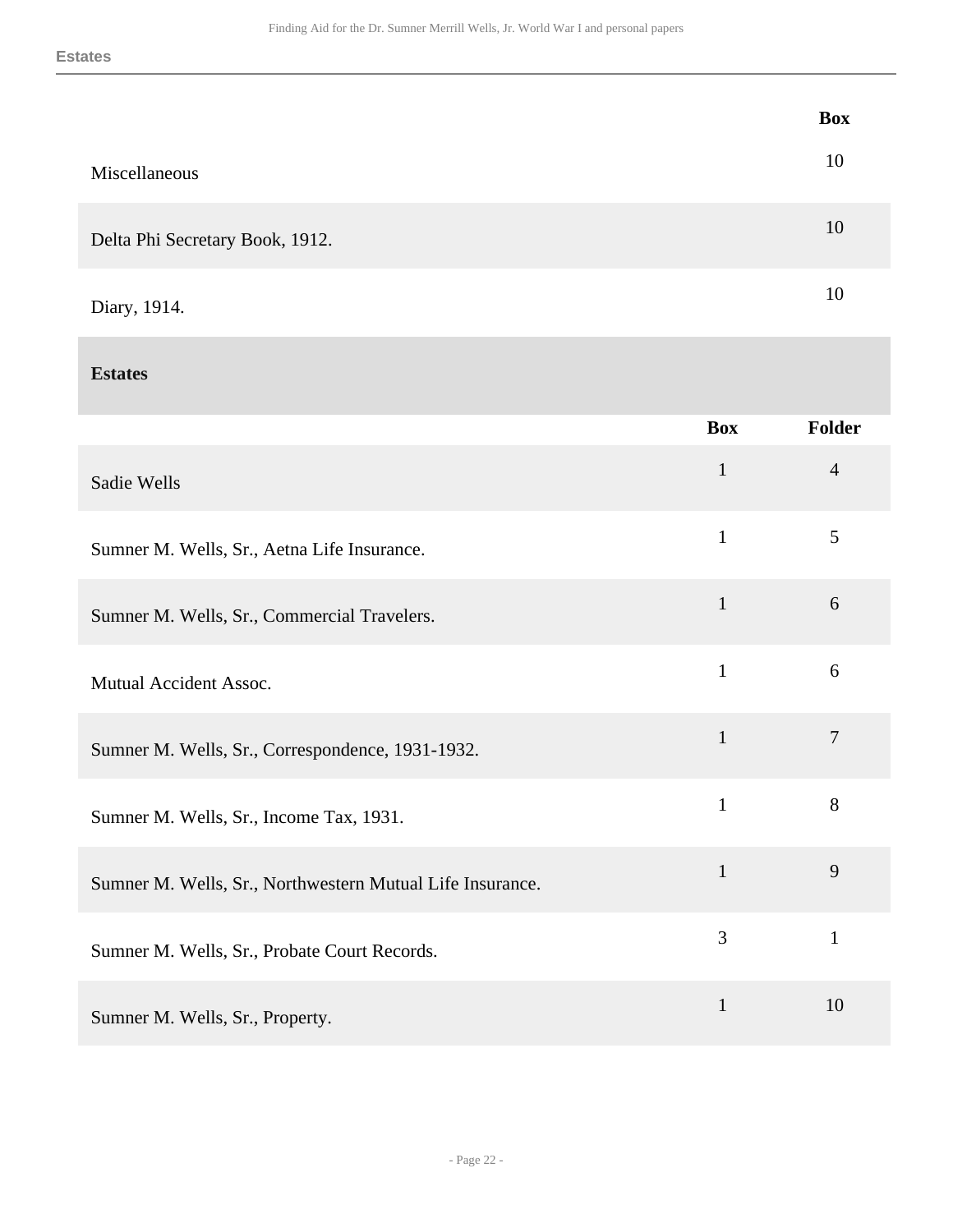| Sumner M. Wells, Sr., Receipts.                       | $\mathbf{1}$   | 11             |
|-------------------------------------------------------|----------------|----------------|
| Sumner M. Wells, Sr., Strauss Brothers Investment Co. | $\mathfrak{Z}$ | $\mathbf{1}$   |
| Sumner M. Wells, Sr., Sumner M. Wells Co.             | 3              | $\mathfrak{Z}$ |
|                                                       | <b>Box</b>     | Folder         |
| First Methodist Church.                               | $\mathbf{1}$   | 12             |
| Ford, J.E., Wallet Contents.                          | $\mathbf{1}$   | 13             |
| Ford, Model T.                                        | $\mathbf{1}$   | 14             |
| Ford, Morris M.                                       | $\mathbf{1}$   | 15             |
| Greeting Cards and Invitations.                       | $\mathbf{1}$   | 16             |
| Newspaper Clippings.                                  | $\mathbf{1}$   | 17             |
| Notes on Diseases.                                    | $\mathbf{1}$   | 18             |
| Ogden Canyon Brochure.                                | 11             | $\sqrt{2}$     |
| <b>Travelers Mutual Accident Association.</b>         | $11\,$         | $\mathbf{2}$   |
| Receipts, 1920-1922.                                  | $\mathbf{1}$   | 19             |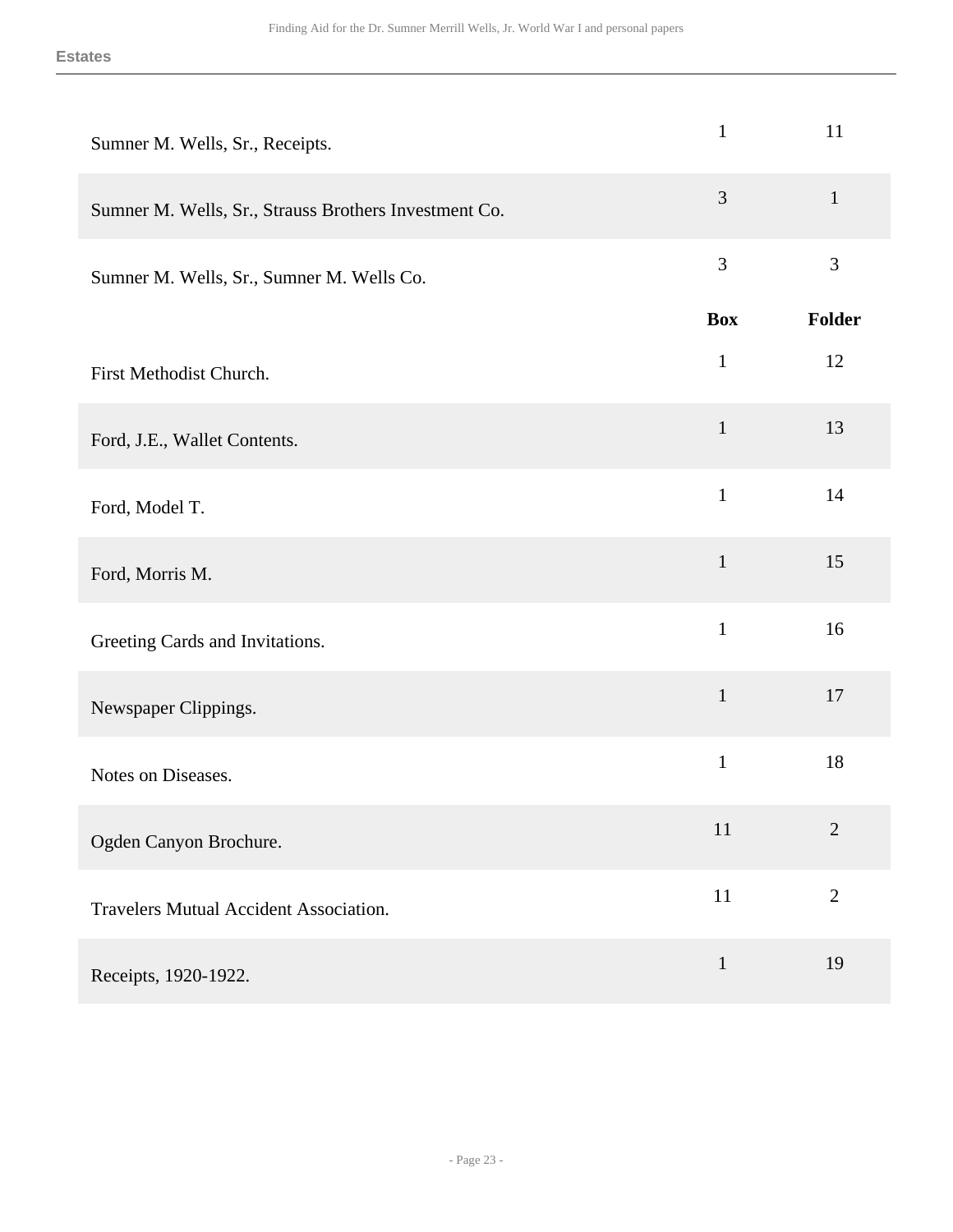**Subseries B. Photographs--Personal, ca. 1870-ca. 1970.**

| Rush Medical College.           | 1 | 20 |
|---------------------------------|---|----|
| Trip to Yellowstone.            | 1 | 21 |
| War Ration, World War II.       | 1 | 22 |
| War Risk Insurance.             | 1 | 23 |
| Will--Sumner Merrill wells, Jr. |   | 24 |

#### **Subseries B. Photographs--Personal, ca. 1870-ca. 1970.**

#### **Scope and Contents note**

Comprised of family photos of relatives, friends, and vacation spots. Most remain unidentified, although some research time spent within the collection would identify others as Wells, and/or as area events. Arranged alphabetically. Some tintypes, colorized photos, and other historical image formats here. Also a few later color views.

|                                  | <b>Box</b>     | <b>Folder</b> |
|----------------------------------|----------------|---------------|
| Baseball Game. (1)               | $\overline{4}$ |               |
| Boating and Fishing. (17)        | 4              |               |
| Boats and Ships. (15)            | $\overline{4}$ | 3             |
| Crystal Lake, Frankfort, MI. (1) | 4              | 4             |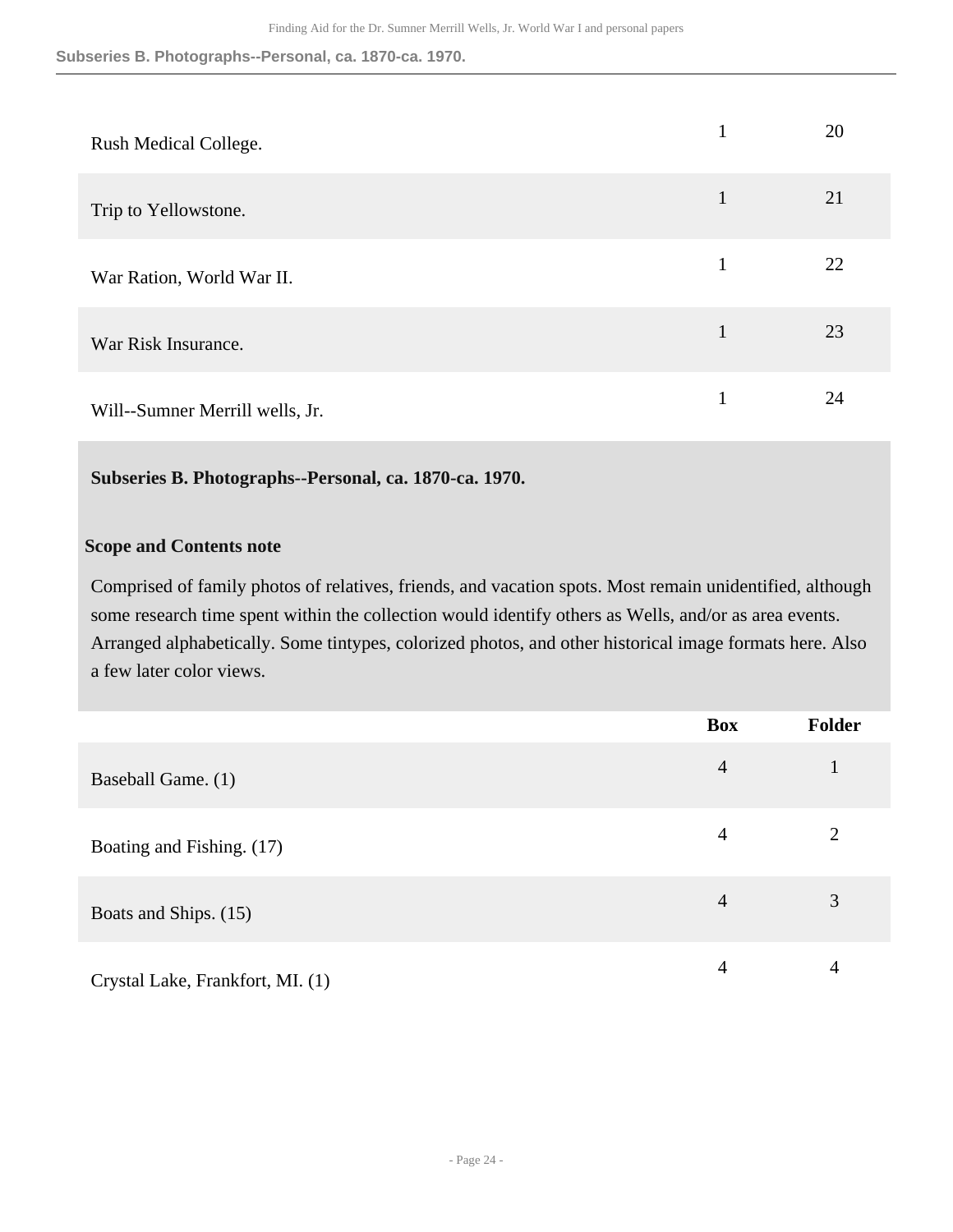#### **Subseries B. Photographs--Personal, ca. 1870-ca. 1970.**

| Homes, Exteriors and Interiors. (11)              | $\overline{4}$ | 5              |
|---------------------------------------------------|----------------|----------------|
| Horace Mann School, Winnetha, IL. (2)             | $\overline{4}$ | 6              |
| Lakeside, Coryell Islands, MI. (26)               | $\overline{4}$ | $\overline{7}$ |
| New Orleans, LA. (4)                              | $\overline{4}$ | 8              |
| People. Ford. (1)                                 | $\overline{4}$ | 9              |
| People. Hardy. (1)                                | $\overline{4}$ | 10             |
| People. Prats, H.D. (1)                           | $\overline{4}$ | 11             |
| People. Shuart (3 color) Katie, Mark, Davy, Anne. | $\overline{4}$ | 12             |
| People. Stephenson, Dr. Henry C. (1)              | $\overline{4}$ | 13             |
| People. Wells, Donald M. (2) Sumner M.            | $\overline{4}$ | 14             |
| People. Children. Unidentified. (10)              | $\overline{4}$ | 15             |
| People. Groups. Unidentified. (4)                 | $\overline{4}$ | 16             |
| People. Groups. Unidentified. (32)                | $\overline{4}$ | 17             |
| People. Groups. Unidentified. (16)                | $\overline{4}$ | $18\,$         |